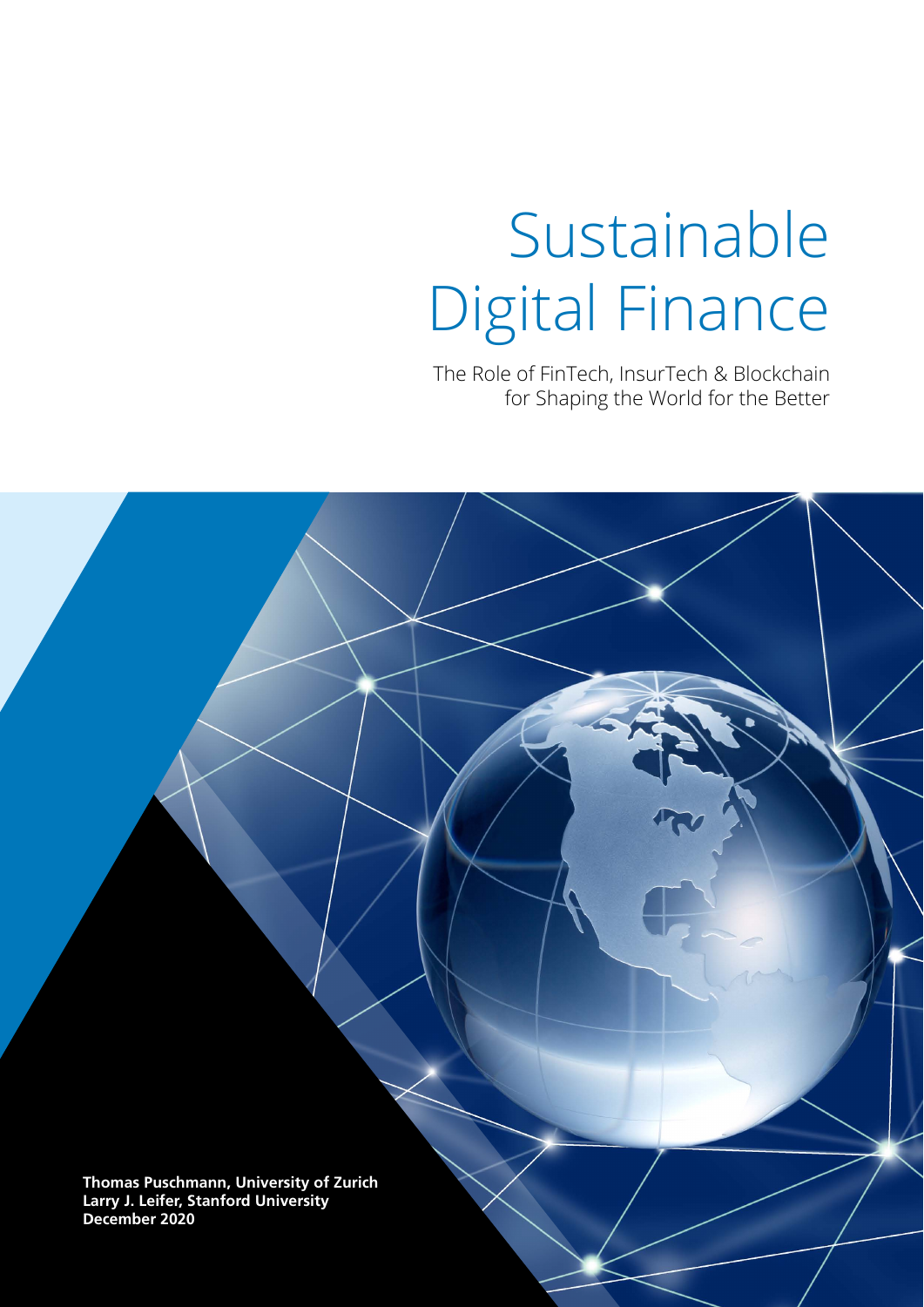### **Content**

|   | <b>Executive Summary</b>                              | 4  |
|---|-------------------------------------------------------|----|
|   | Sustainability, Digitalization and Finance            | 5  |
|   | Theoretical Background                                | 6  |
| 3 | Fields of Future Research and Innovation              | 14 |
| 4 | A New Sustainable Digital Finance Innovation Platform | 17 |
|   | Literature                                            | 18 |
|   | List of Figures and Tables                            | 22 |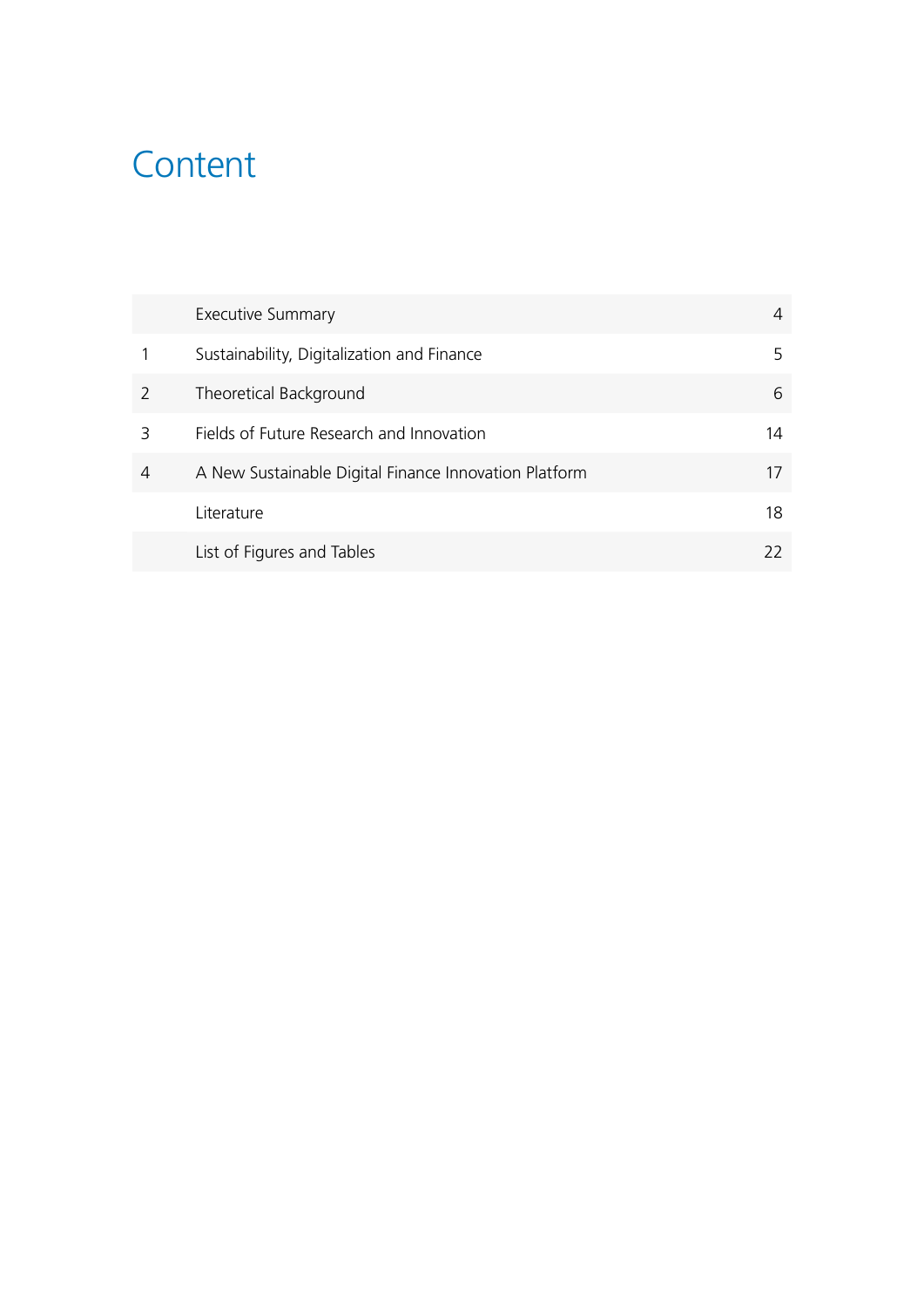### Executive Summary

Sustainability is one of human mankind's Grand Challenges including the decrease of health, poverty, inequality, climate change, environmental degradation, and the increase of prosperity which are comprehensively defined in the United Nations' seventeen sustainability goals (SDGs). However, today's biggest challenge is that, until now, humanity made only very small steps to achieve them. For example, COVID-19 is expected to reduce greenhouse gas emissions by approximately 8% in 2020 which would be the largest annual drop since the second world war. However, the price for this reduction is enormous if one estimates that the global GDP decline will be around \$7 trillion or 8% in 2020. This number is also in line with other estimations that we will require at least \$5-\$7 trillion per year in sustainability investments comprising infrastructure, food security, climate change mitigation, and adaption as well as health and education due to non-available (e.g. for start-ups) or wrong allocated investments. But how can this core problem be solved?

The digital finance revolution, which is often termed the "FinTech Revolution", is currently changing the financial services industry through innovative solutions, often developed by startup and Big Tech companies. The financial sector is one of the key pillars of all economic transactions in general and sustainability specifically. As is so often the case: money is power. Innovative examples range from digital supply chain finance enabled agricultural and fashion value chains bridging Western and African as well as Asian countries, digital currency fueled smart meters for schools in Africa, digital investment marketplaces for forest tokens to crowdfunding enabled entrepreneurship in Asia and South America. Digital innovation in financial services is changing the way how financial resources can be accessed, distributed, and managed.

This paper analyzes approaches from the emerging field of FinTech, InsurTech and blockchain at the intersection of sustainability. By conducting a literature review of almost one-hundred and fifty papers from academia and practice as well as analyzing hundreds of start-ups in this field, the major building blocks were derived and a future research and innovation agenda was developed. The Appendix which is mentioned in this paper is also downloadable online: www.sustainable-digital-finance.org. The results indicate that the topic is of great emerging interest. The areas of the focus are energy management, financial services, governments/nongovernmental organizations (NGOs), and transportation as well as some other relevant sectors that hold great potential and in which the combination of business and sustainability benefits is more obvious than ever enabled through innovative technology. The analysis reveals that future research and innovation areas might be fruitful in (1) novel ways for an integrated measuring of business and sustainability benefits, (2) novel sustainable cross-industry ecosystems and business models relying on new FinTech, InsurTech and blockchain enabled products and services, (3) new forms of organizational designs such as autonomous distributed organizations and processes built on new governance mechanisms and (4) novel FinTech, InsurTech, and blockchain applications for Sustainable Digital Finance Ecosystems.

For research and innovation organization, this paper proposes a novel innovation platform as a solution approach encompassing all relevant stakeholders to jointly engage in the creation of solutions to shape the world for the better. Technology-induced innovation has always been an enormous source for mankind to shape the future. The new platform for Sustainable Dig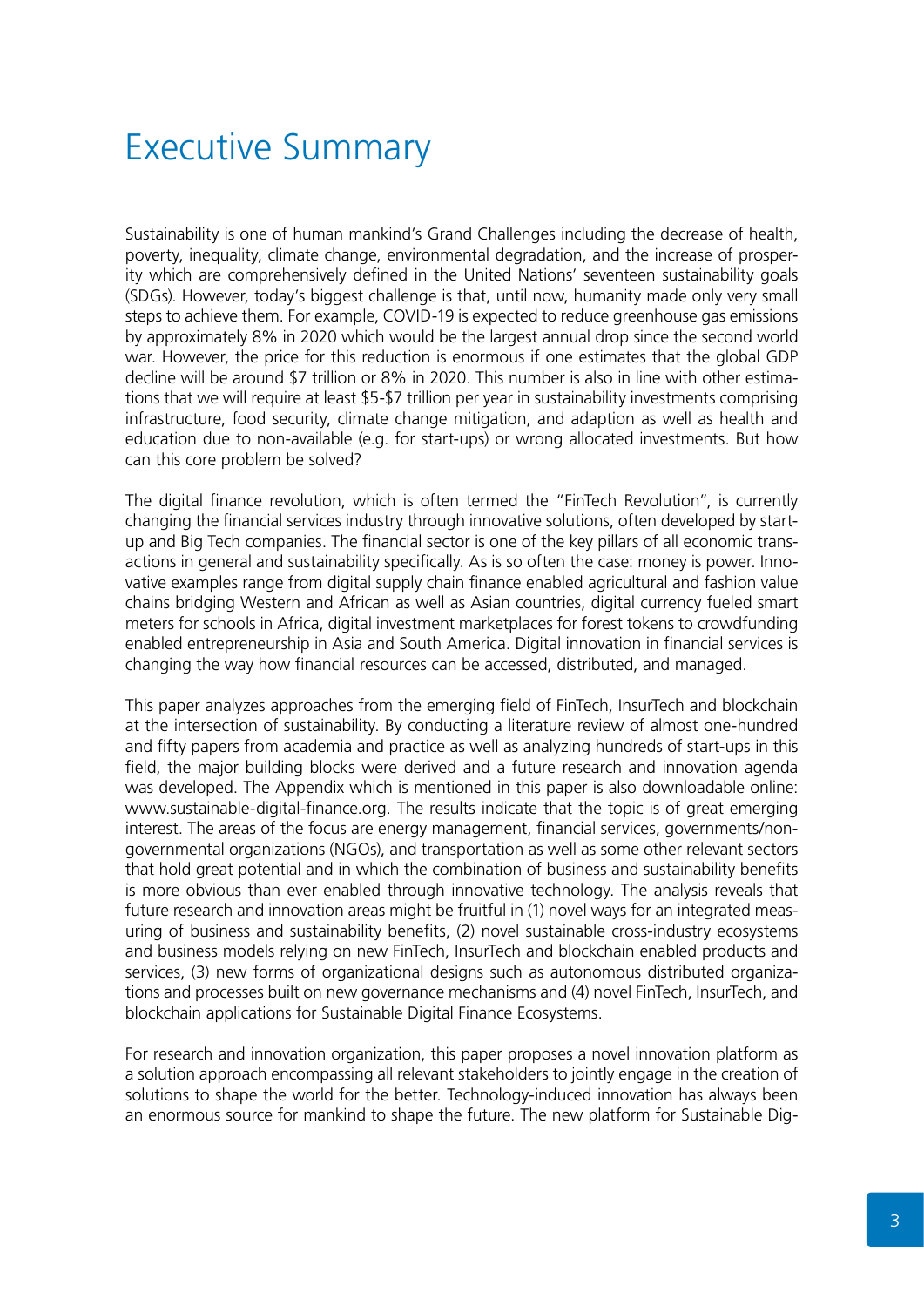ital Finance aims to bridge the innovation value chain from academic research to solutions. We think that an in- novation ecosystem consisting of academia, start-ups, and incumbents as well as public and non-governmental organizations which focuses on the connection of these stakeholders and the "creation" of novel innovations provides a beneficial approach for all of them.

### 1. Sustainability, Digitalization and Finance

Sustainability is one of the so-called "Grand Challenges". The United Nations' definition of the seventeen sustainable development goals (SDGs) combines the most pressing of these Grand Challenges, such as poverty, inequality, climate change, environmental degradation, and prosperity, into a single framework (www.un.org/development/desa/disabilities/envision2030.html). Grand Challenges are more than general research questions, they focus on topics and results that are global in scale, and are very difficult to accomplish, yet offer hope of being ultimately tractable; demand an extensive number of research projects across many technical and non-technical disciplines. They can be defined as "specific critical barrier(s) that, if removed, would help solve an important societal problem with a high likelihood of global impact through widespread implementation" (George et al., 2016, 1881). One major burden in accomplishing sustainability is money. Currently more money is required to achieve the SDGs than is available or allocated. It is estimated that there is an investment gap of approximately \$5-\$7 trillion yearly to fund the SDGs, in order to ensure their achievement. One of the key question for sustainability therefore is: How can we allocate and distribute money (and by this foster innovation) in a way that allows us to accomplish all SDGs as soon as possible?

The financial sector is a key element for all economic activities. Just like logistics firms who are key connectors of physical goods value chains, financial services firms act as enablers and risk takers of all economic transactions of physical goods and service markets. The financial sector is a crucial element for providing payments infrastructures, directing financial capital to economic activities, offering investment opportunities in companies, and (re-) insuring economic activities. With this, it holds a key role in implementing sustainable economies for the future: (1) The finance sector acts as an investor in companies which operate in areas that have a high impact on sustainability. An example is the Task Force on Climate-Related Financial Disclosures (TCFD) from the Financial Stability Board which aims at reducing investments at banks and insurers in carbon-related companies. (2) The second role is as an investor in novel (FinTech, InsurTech and blockchain) start-ups and initiatives which are predicted to require at least \$5-\$7 trillion per year in sustainability investments comprising infrastructure, food security, climate change mitigation, and adaption as well as health and education ((OECD, 2017), (Nassiry, 2018)). Finally, a third role is the one of a risk taker (Economist, 2019). For example, the annual insured losses from catastrophic events have globally grown twenty times from the 1970s to approx. \$65 billion in the 2010s with an even higher number in 2019 totaling at \$85 billion. In addition, the global gap between total insured losses and uninsured losses (so-called protection gap) double from 2000 to 2018 to \$1.2 trillion. Approximately half of all global disasters in 2018 were uninsured. These increasing numbers show that sustainability has a direct impact on financial services and vice versa (see Figure 1).

The financial services industry, which includes banks and insurance companies, is currently facing a situation like the music-, office machines-, or entertainment industry some decades ago: Big Tech companies like Amazon, Apple, Facebook, Google, and Microsoft have redefined various industries such as entertainment, IT, food, fashion, etc. Transferred to the financial services sector, this anal-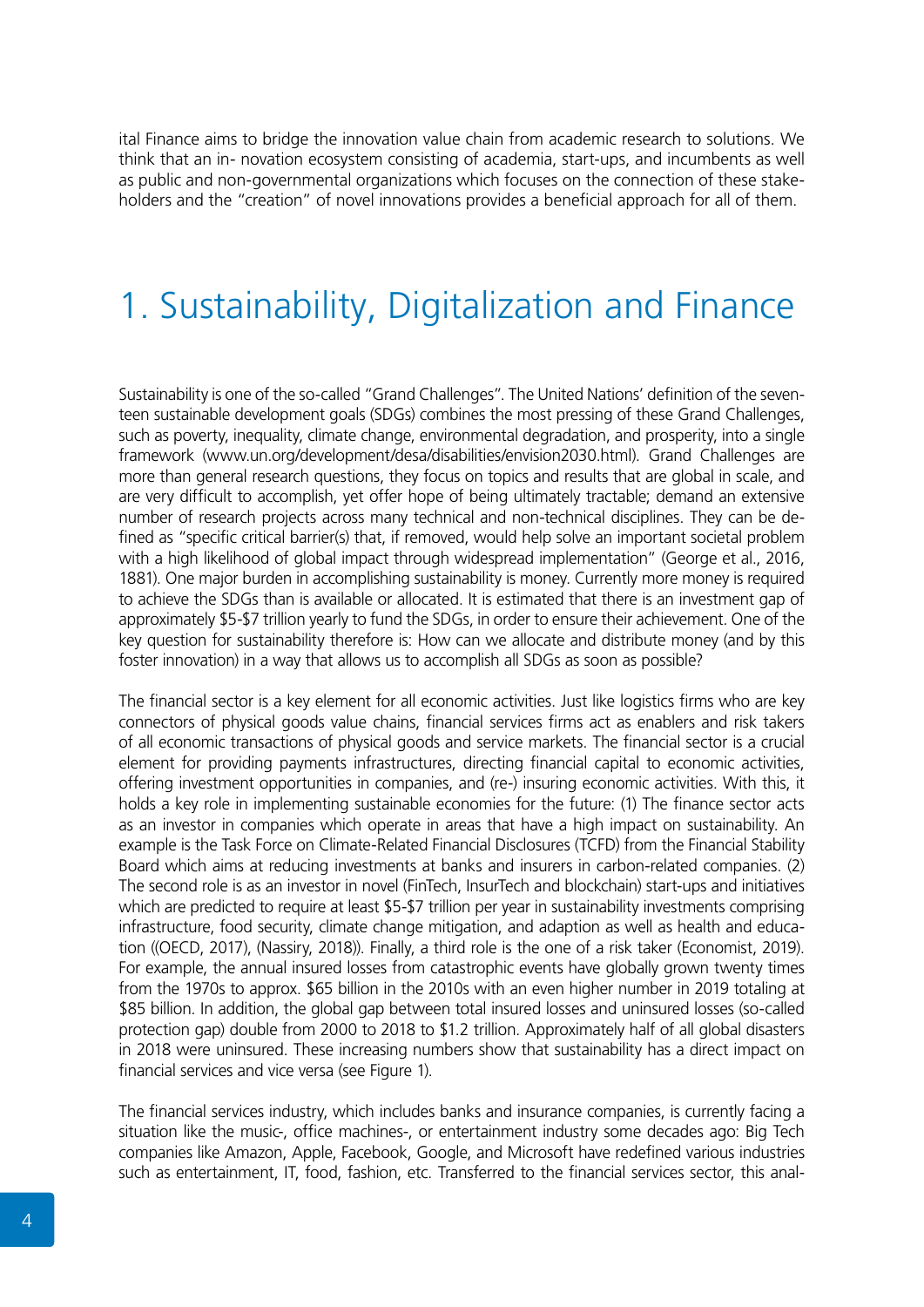ogy means that digitalization not only improves existing business processes, but it enables entirely new business models and might radically change the entire industry. The terms "FinTech" and "InsurTech" address such innovative concepts at the intersection of finance, insurance, and technology and encompass innovative financial solutions enabled by IT and, in addition, are often used for start-up companies who deliver those solutions, although they also include the incumbent financial services providers such as banks and insurers. Among the examples are novel, token-based financing platforms for start-ups in developing countries who do have only limited access to bank credits in their countries, new payment infrastructures based on digital vouchers, currencies, digital wallets for improving waste management in smart cities, peer-to-peer trading platforms for renewable energy production and consumption, and autonomous decentralized organizations based on blockchain for the governance of financing large (public) projects to prevent fraud and corruption. In recent years, many start-ups emerged at the intersection of digital finance and sustainability covering areas such as blockchain solutions for sustainable supply chains, etc. (Nassiry, 2018).

Because one core principle of Grand Challenges is their interdisciplinary nature, this paper connects the three fields of sustainability, finance and technology which have been, until now, mostly separate fields of research and innovation (see Figure 1). The remainder of this paper is structured in four sections. Section 2 identifies the state of the art of academic research (theory) and start-ups in this field (practice). Section 3 discusses potential fields for future research and innovation. Finally, section 4 proposes a new platform for Sustainable Digital Finance Innovation.



Figure 1. The Interdisciplinary Nature of Sustainable Digital Finance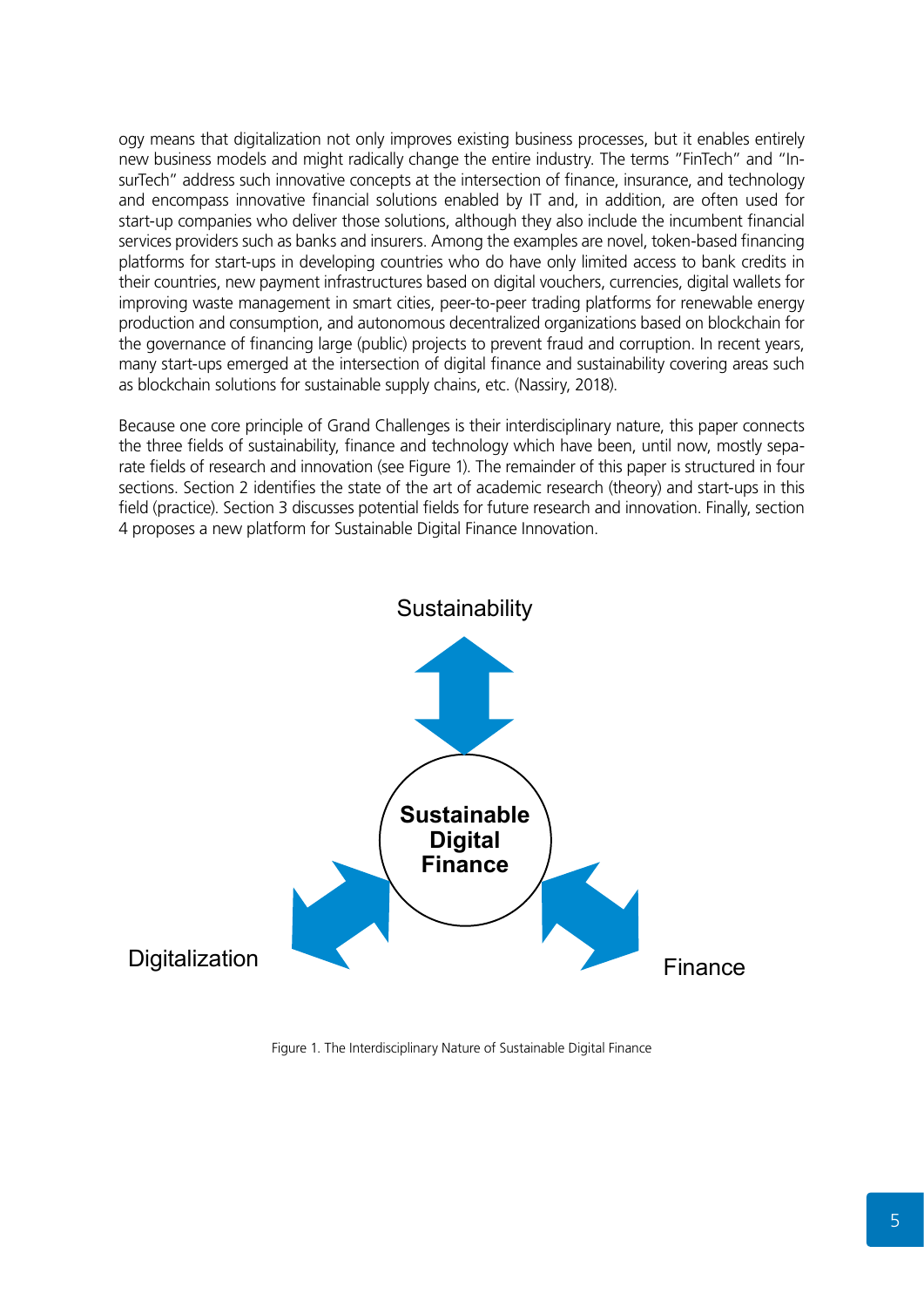## 2. Theoretical Background

### 2.1 Findings from Existing Research

From the analysis of the academic research papers, the approaches from practice as well as the analysis of start-ups in that field, a framework could be developed which summarizes the existing knowledge on the topic and provides building blocks for future research (see Figure 2, Appendices 2 and 3). It describes the relevant categories and relationships among the building blocks. These building blocks consist of (1) drivers which trigger change, (2) ecosystems which show the areas of future change with regard to strategic, organizational as well as system related aspects and (3) business and sustainability benefits. All building blocks are described in more detail in the following.



Figure 2. Building Blocks of Sustainable Digital Finance

#### **Drivers**

One of the core drivers of change towards a more sustainable economy and society is technology. Financial technology (FinTech) is a term which emerged as a contraction of "financial technology". It is based on three areas ((Puschmann, 2017), (Gomber et al., 2018)). These are the evolution of novel

<sup>1</sup> In order to analyze existing approaches in more detail, an inductive method was chosen. This approach allows not only the identification of the state of the art, but also the definition of future areas of research based on today's knowledge. For this, guidelines from Grounded Theory were used for the analysis of literature from academia and practice as well as relevant start-ups in this field (see Appendix 1). Grounded theory is a systematic methodology which is based on inductive reasoning (instead of deductive model- ling) (see (Strauss and Corbin, 1994). Grounded theory is suitable for developing novel concepts and theories where existing research is rare. It often begins with the collection of (qualitative) data. By reviewing the data, basic elements become apparent and are tagged with codes, which are extracted from the data. Based on these codes, the data can be grouped into concepts and categories. These categories may later become the basis for new theory as additional knowledge is created.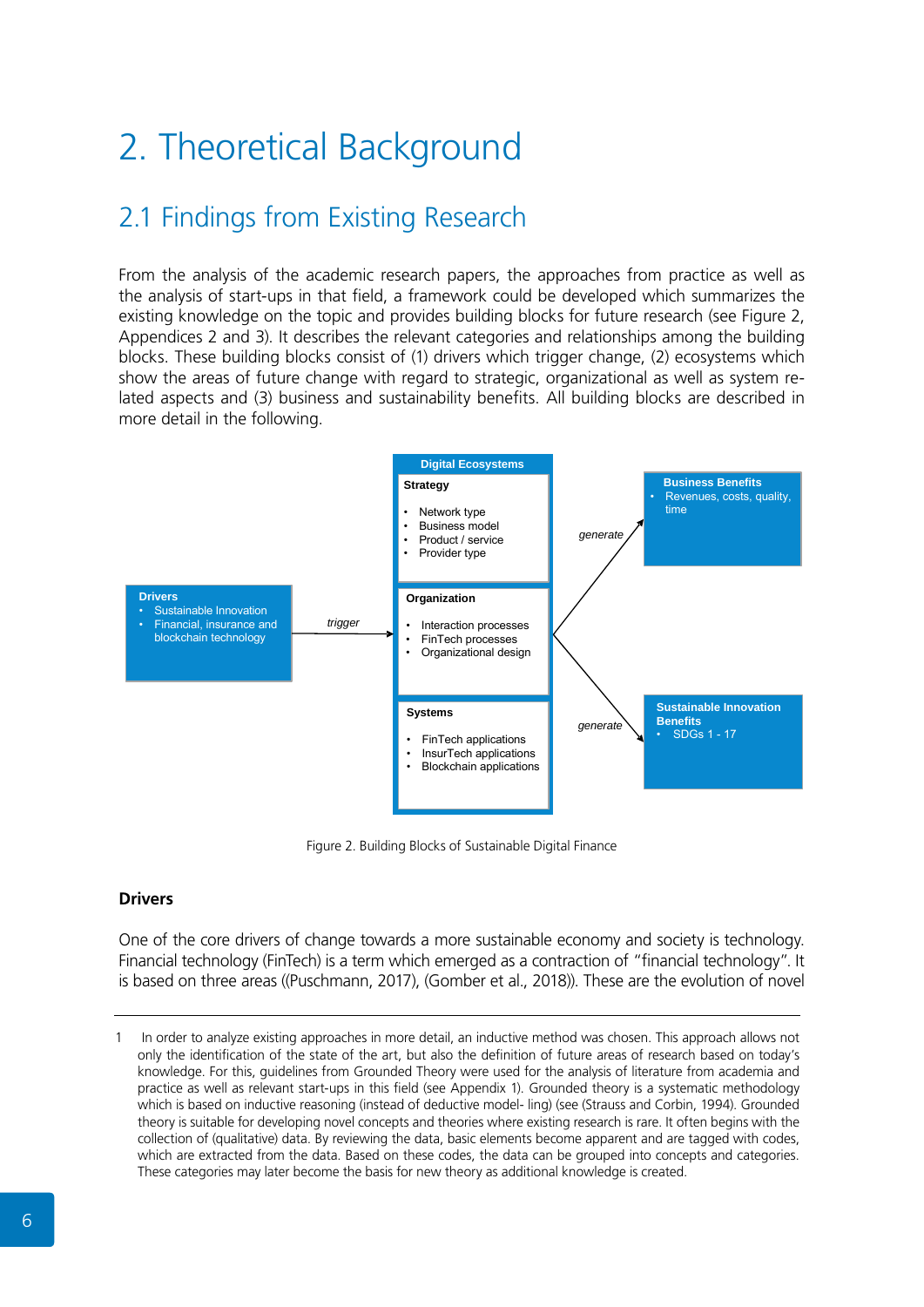technologies such as blockchain or artificial intelligence, the convergence of these different technologies and the enabling effect of them on new application areas and business models. In addition to FinTech, InsurTech is often used as a separate term which describes insurance related technological innovations, such as micro insurances or on demand insurances delivered via mobile apps or online channels. In the context of FinTech and InsurTech, blockchain is one of the major core technologies of FinTech and InsurTech (others are Artificial Intelligence, Big Data, Cloud Computing, etc.). All terms address innovative concepts at the intersection of finance and technology and are often used interchangeably. Because FinTech, InsurTech and blockchain solutions are closely connected with "financial innovations", they generally differ regarding the innovation objects (strategic aspects: network type, business model, products and services, provider type; process and organizational aspects: interaction processes, FinTech/InsurTech processes, organizational design, and system aspects: Fin-Tech/InsurTech/blockchain applications), the innovation scope (intra- or inter-organizational) and the innovation degree (incremental or disruptive) ((Puschmann, 2017), Gomber et al., 2018)).

While FinTech enables change from a technical perspective, sustainability is most commonly defined as "development that meets the needs of the present without compromising the ability of future generations to meet their own needs" (Brundtland, 1987). The etymology of the term originates in the French verb "soutenir" which means "to hold up or support." Sustainability has a very long-term focus covering the three areas of economic prosperity, environmental protection, and social equity (Elkington, 2013). The idea that a business activity can simultaneously result in financial, social, and environmental benefits is very much in line with recent developments in sustainability and related concepts such as the circular economy ((Bocken et al., 2014), (Geissdoerfer et al., 2017)). In recent years the concept of sustainability has been connected to the field of "innovation". According to Arena et al. (2018) "sustainable innovations" are defined by a blended-value mission entailing the coexistence of impact objectives (e.g., increasing the flow of financial resources for sustainable development) and business objectives (e.g., safeguarding a financial return to be able to continue creating an impact long-term).

Both concepts, FinTech, InsurTech, blockchain, and sustainability innovations are drivers of the transformation. Examples are blockchain based supply chains for tracking product movements throughout the agriculture supply chain which provides all stakeholders with real-time tracking (business benefits) as well as transparency of origins of products, concerns over modern slavery, and how to extend sustainable practices and governance up-stream in supply chains (sustainability benefits). Another example is the blockchain enabled transformation of energy management through decentralized p2p platforms for the production and consumption of energy by the use of digital currencies and digital wallets as well as smart contract enabled payments, investments, and financing approaches. As green-house gas emissions are linked to 70-85% of energy production, such an approach holds great potential.

#### **Ecosystems**

The analysis in this paper revealed that sustainability is often discussed with regard to so-called "ecosystems" in which various economic stakeholders collaborate. A non-digital example is a rainforest, a digital one is a blockchain-based sustainable supply chain for agricultural products in which farmers, manufacturers, wholesalers, retailers, and consumers are digitally connected for information and financial processes (Kamble et al., 2020). Another example is energy ecosystems which connect various stakeholders for sustainable energy production, distribution and consumption ((Li et al., 2019), (Zhu et al., 2020), (Wu and Tran, 2018)). In general, a "Business Ecosystem" is defined as an

<sup>2</sup> See Appendix 2 for a more detailed view on the existing literature.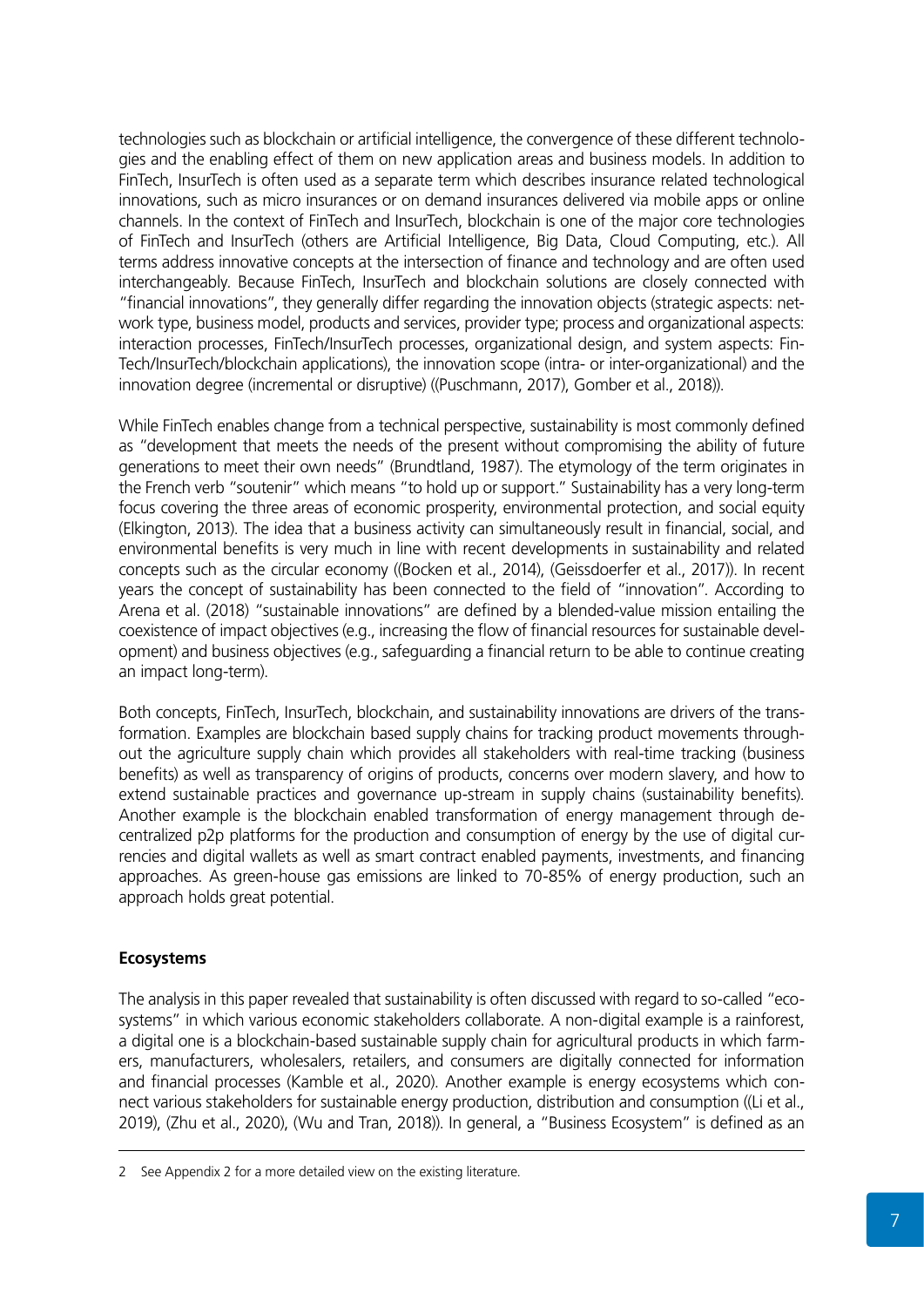"economic community supported by a foundation of interacting organizations and individuals - the organisms of the business world. The economic community produces goods and services of value to customers, who themselves are members of the ecosystem (so-called "prosumers"). The member organisms also include suppliers, lead producers, competitors, and other stakeholders. Over time, they co-evolve their capabilities and roles and tend to align themselves with the directions set by one or more central companies. Those companies holding leadership roles may change over time, but the function of the ecosystem leader is valued by the community as it enables members to move toward shared visions of aligning their investments and finding mutually supportive roles." (Moore, 1996, 26). Ecosystems provide design options regarding strategic (network type, business model, product/ service, provider type), organization (interaction processes, FinTech processes, organizational design) and system related (FinTech applications, InsurTech applications, blockchain applications) aspects ((Weill & Woerner, 2015), (Jacobides et al., 2018)). Financial services play a vital role in these business ecosystems as they provide key functions in payments, investments and financing.

The findings of the analysis in this paper indicate that research on the topic of Sustainable Digital Finance is still rare and only 29 relevant research papers could be identified. In contrast to that, the search terms "FinTech", "InsurTech" and "blockchain" deliver 60'300, 2'270 and 236'000 results on Google Scholar. Most research with regard to Sustainable Digital Finance has been undertaken in the area of energy and financial services followed by government/NGO agriculture and waste management. Other fewer research stems from transportation, manufacturing, mining, building, healthcare, and fashion. A small number of research provides generic models on supply chain management (see Figure 3; see Appendix 2 for more details). But as almost all concepts and approaches from academia and practice that could be identified in this paper are from the past few years (mainly from 2018 – 2020), more research and innovation is required in all sectors. For example, in Switzerland an initiative is currently being established to standardize protocols for all energy related processes based on blockchain called "DLT for Power". In the future new business models will be required which are built upon these new technical layers. In other sectors, such as financial services, the standardization of criteria for sustainable investments are still in their infancy. Others like agriculture, waste management and transportation haven't even started yet. The potential for innovation is enormous.



Figure 3. Industry Focus (N=29)

Compared to their business models, existing research primarily focuses on operational excellence. This is in line with many blockchain oriented models that specifically target operation efficiency as their main goal, while only a few aim at customer intimacy or product leadership (see Table 1). Im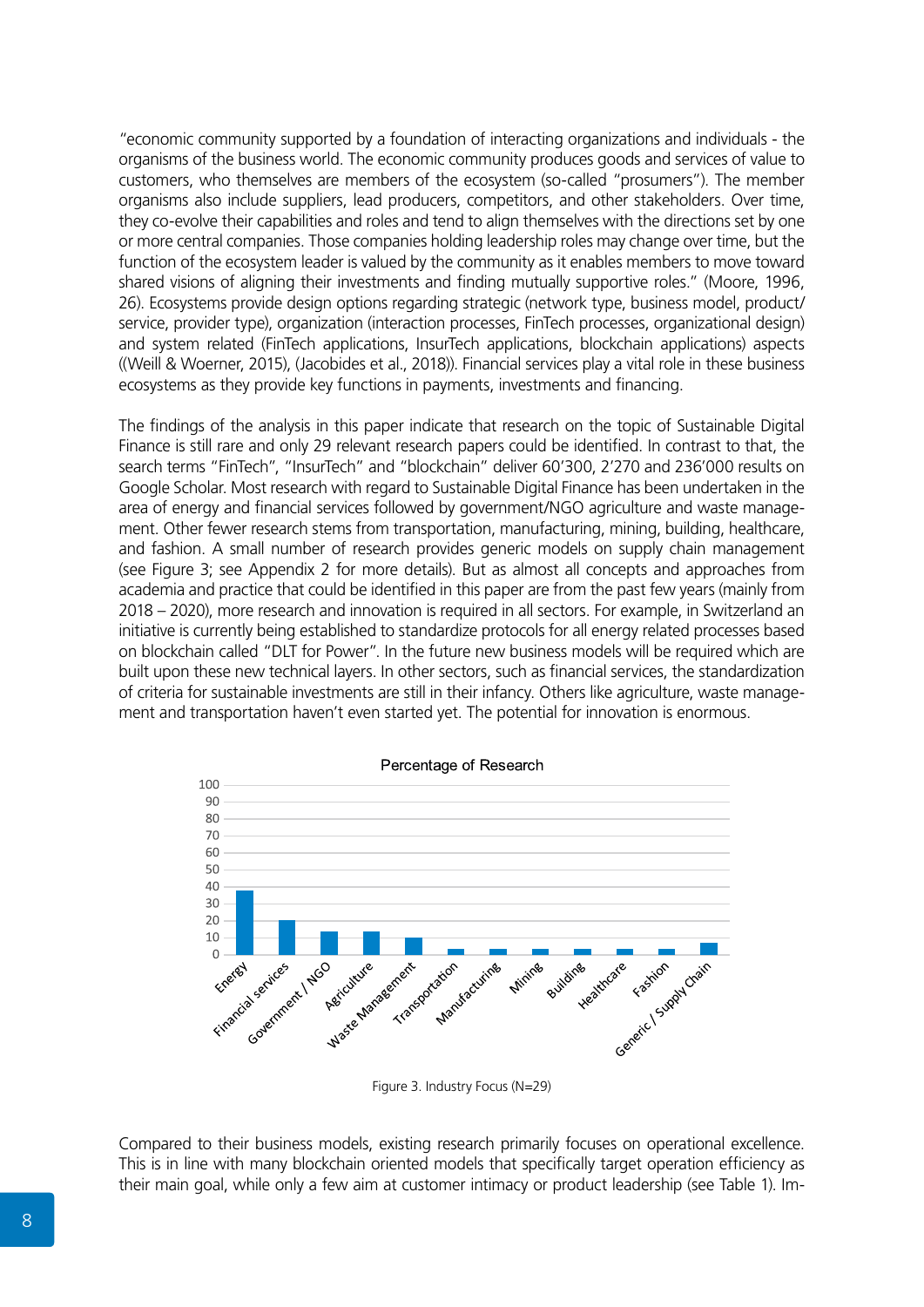portantly, some of the approaches contain more than one business model and process. The analysis clearly shows that the improvement of business processes (operational excellence) is one of the main goals, while new products and novel ways of customer interaction still are in a very early phase of development. In addition, first approaches concentrate on payments infrastructures (e.g., digital currencies and digital wallets) while other forms of investments, financing, and insurance are still rare.



Table 1. Business Models and Processes (N=29)

FinTech and blockchain applications are at the core of the technology domain. In most cases, FinTech and blockchain applications are mixed. InsurTech is still in its infancy. The analysis clearly demonstrates that digital finance applications are the "glue" element for novel sustainable business models. One example is the energy sector where innovation remains very rare. For example, for investors, it is still almost impossible to support decentralized renewable energy generation in other countries. On the other side, the access to capital provides a great barrier for renewable energy producers in many countries, particularly the developing ones, especially as power production today is mainly based on centralized power grids where very often the vast majority of society is not being connected to such grids. In this case FinTech and blockchain applications could solve this issue by energy tokens which are stored on blockchains, and which are directly linked to the production of renewable energy. This offers a huge opportunity for change as for the first time (p2p) payments of renewable energy (e.g., via an energy coin) as well as investments and financing in such solutions would be possible on a global scale. Combined with novel ways of decentralized organization (see Table 2), this approach provides a powerful instrument.



Table 2. Organizational Design and Applications (N=29)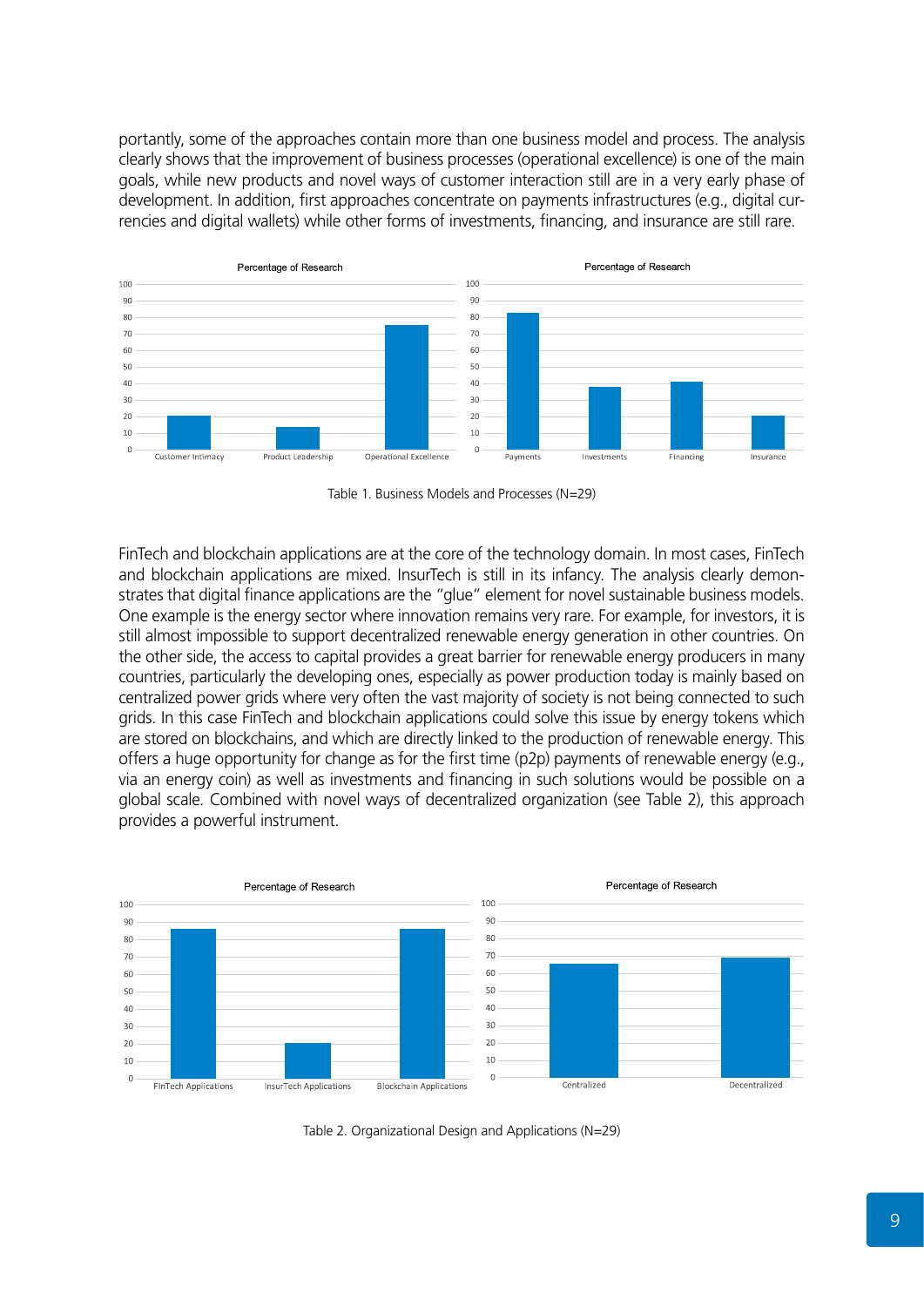#### **Business and Sustainability Benefits**

A third field of results relates to the benefits which the analyzed literature documented as relevant. In general literature differentiates business and sustainability benefits which are in some cases interrelated. From the business perspective the benefit categories revenues, costs, quality and time can be distinguished (see Appendix 2). From the sustainability perspective, the seventeen sustainability goals from the United Nations (https://www.un.org/development/desa/disabilities/envision2030. html) were used to map the identified benefits to sustainability considerations. These SDGs, also known as the Global Goals, were adopted by all United Nations Member states in 2015 as a universal call to action to end poverty, protect the planet and ensure that all people enjoy peace and prosperity by 2030. The analysis shows that the main focus is on the sustainability goals 7 to 13 and 17. The clear leader is the sustainability goal no. 9 which aims at developing a resilient infrastructure, the promotion of inclusive and sustain- able industrialization and innovation (e.g., for online forest credit platforms (Tavares, 2019)).



Percentage of Research

Figure 4. Sustainability Benefits (N=29)

Legend: SDG 1 (no poverty), SDG 2 (no hunger), SDG 3 (good health), SDG 4 (quality education), SDG 5 (gender quality), SDG 6 (clean water and sanitation), SDG 7 (renewable energy), SDG 8 (good jobs and economic growth), SDG 9 (innovation and infrastructure), SDG 10 (reduced inequalities), SDG 11 (sustainable cities and communities), SDG 12 (responsible consumption), SDG 13 (climate action), SDG 14 (life below water), SDG 15 (life on land), SDG 16 (peace and justice), SDG 17 (partnerships for the goals).

### 2.2 Findings from the Start-up Analysis

Similar as the academic literature, the start-ups in this field are also either driven by technology and/or sustainability (Climate-KIC, 2019). For example, the Energy Web Foundation approaches the topic from the sustainability side, while Consensys does from the blockchain side. In the past few years, several studies have been conducted on the impact and potentials of FinTech, Insur-Tech and blockchain on sustainability (e.g., (Climate-KIC, 2019), (Green Digital Finance, 2018), (IRIFC, 2019), (OECD, 2019), (SEMARNAT, 2019), (Task Force on Digital Financing, 2019), (UN Environment, 2019), (WEF, 2018)). These studies come to similar conclusions as the review of the academic literature in the previous section: (1) The number of start-ups in this field is still very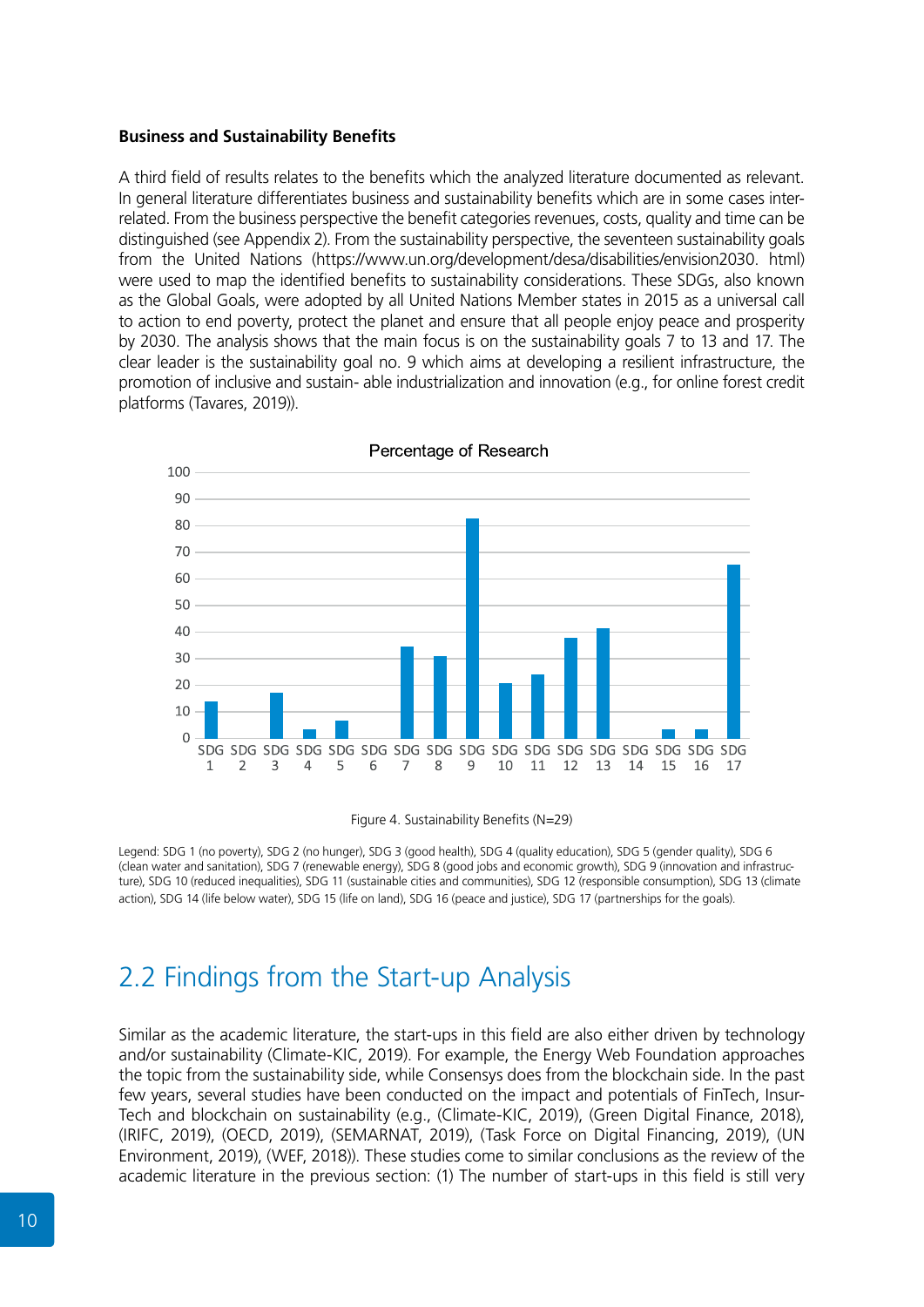low. For example in Switzerland, there are only 24 start-ups in the field of Sustainable Digital Finance, while the total number of FinTech, InsurTech and blockchain start-ups is more than 350. (2) Most activities are centered around energy financial services as well as governments/NGOs (see Figure 3). (3) FinTech InsurTech and blockchain are the most relevant applications in this field and (4) the major sustainability goals which are currently supported by the start-up ecosystem are the sustainability goal 9 (industry, innovation & infrastructure) 7 (affordable and clean energy) and goal 13 (climate action) combined with goal 17 (partnership for the goals). Summarized the start-up ecosystem provides the following insights:

- **• Financial services:** The financial services sector is closely linked with other economic activities (see section 1) and provides the "glue" for relationships among stakeholders in digital ecosystems. One application area is impact assessment, for which the ixo protocol is a good example. ixo assumes that proven impact data is a valuable asset for all those interested in funding sustainability oriented activities. The impact of a given project is ideally automatically measured by sensors, or where this is not possible verified by some intermediaries. Another example for measuring the impact are yourSRI.com or Covalence who provide tools for evaluating companies with regard to sustainability criteria. A second area are financing solutions for sustainability projects of all kinds, such as solar projects in developing countries, etc. An example is the Ground-Up project which brings together start-ups and investors or Carbon To Clean, an investment community dedicated to renewable energy investing and sustainable energy solutions. Wild Finance is a sustainability fintech startup, which provides a card that rewards consumers with cash back and matches their reward with a donation to partner nonprofits. A third area are risk management solutions such as the evaluation of sustainability risks. Carbon Delta, for example, identifies climate related risks and measures the future impact on business models of firms and their supply chains.
- **Energy:** Another important sector is the energy industry as this industry is responsible for more than 70% of greenhouse gas emissions globally. One analysis, for example, identifies 144 start-ups in this field alone (Climate-KIC, 2019, 51). By decentralizing (energy production and storage), democratizing (peer-to-peer instead of business-to-consumer) and digitalizing (e.g., automating processes, such as payments and financing of renewable energy sources, etc.) energy management could significantly be improved. Among the examples are the platform Share&Charge for electric vehicle charging or WePower, a marketplace which connects companies directly with producers of green energy as well as Power Ledger, an energy trading platform that allows selling and buying renewable energy. A second field is emissions trading, for which blockchains hold promising potentials. Today, this market is mainly focused on big industrial emitters of carbon pollution due to high transaction costs. Blockchain could reduce these transaction costs and, by combining blockchain with IoT, automating the analysis of pollution levels. As most companies globally belong to the SME segment, the expansion to smaller companies would increase the reach of carbon trading. Examples for start-ups in this area are CarbonX, Climatecoin, Veridium, and Earth Token.
- **• Government/NGO:** A third sector is the one of governments and NGOs. One very important area is impact entrepreneurship and investing. In many countries the achievement of sustainability goals is currently being connected with entrepreneurship. For example, the Swiss Entrepreneurship Program focuses on supporting innovation ecosystems in other countries rather than providing money for self-development activities. But still, often sustainability projects often do not correlate with public funding schemes. Blockchain based solutions can leverage sustainability-oriented innovation by providing novel ways of financing and investing through digital assets on blockchains (e.g., in China SMEs account for 70% of the GDP but have access to only 20% of bank loans). Among the examples in this area are DAO IPCI, Planet N Group and Envest, a global microfinance fund that offers impact investment op-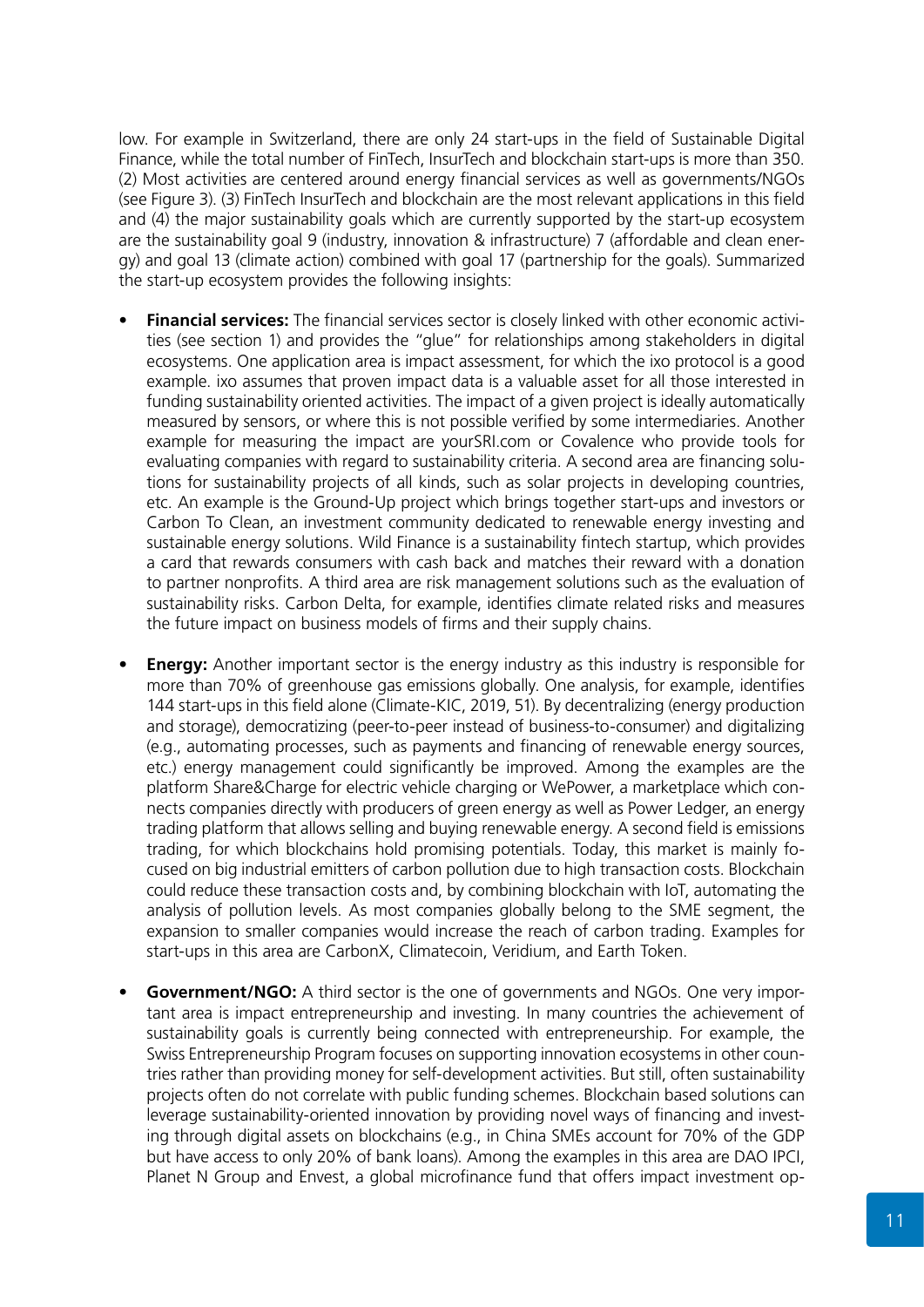portunity for investors. A second field are common/public goods. Sustainable Digital Finance may contribute to this by incentivizing individuals or organizations for a certain behavior. These may be areas such as energy reduction, preservation of biodiversity, etc. Examples in this area are SolarCoin, Electric Chain or Sun Exchange. A third area is financial inclusion. A very important development in this area are digital IDs which provide the entry point to financial services and other fields for many individuals such as land registries (e.g., Bitland's blockchain-based land registry in Ghana where more than 70% of the land is unregistered today). Based on this, other services such as (digital) cash transfers to the underbanked can be provided more efficient, transparent and secure, through digital vouchers and wallets which allow people to purchase their food, medicines, etc. with their mobile phones, make lower cost remittances (e.g, Ripple), or can purchase insurance policies (e.g., Saldo.mx in Mexico). A fourth area is corruption and fraud prevention. Digital IDs are an essential requirement for this. Know-Your-Customer solutions enhance them by allowing providers of digital services to onboard their clients electronically. An example is the start-up Tradle. A fifth and final field of future development are decentralized digital governance mechanisms. An example is Estland's approach to allow a digital citizenship. Others are supranational governance mechanisms enabled by smart contract based blockchains.

**Transportation:** A fourth sector is transportation. A first field for future development by Sustainable Digital Finance are peer-to-peer mobility platforms. This includes electric cars and the use of low-carbon public transportation system such as shared/peer-to-peer mobility systems. The OECD assume that such platforms could reduce greenhouse emissions by up to 40%. In such platforms, blockchains based on smart contracts can automate payments, financing and insurance and thus can be digitally connected to the financial system. A second area in this field is supply chain management. Global supply chains are often complex and opaque and lack provenance, traceability and transparency of data due to data silos distributed across various stakeholders. This affects all actors. From a consumer perspective, this means to have a clear view on how their consumption habits and purchasing decisions are affecting the environment, the working and living conditions, etc. along a certain supply chain. From a business perspective, firms have to report sustainability criteria to investors and governments which is only possible if supply chains and the products become more transparent. Blockchain for example has the potential to connect all stakeholders in a global supply chain (workers in factories, logistics companies, retailers, consumers, investors, NGOs, regulators) over one platform. This platform provides all relevant (provenance) data, traceability, transparency and governance mechanisms. Among the examples are ixo Blockchain for Impact, BNDES Token, TruBudget and the #REDD-Chain Project.

Appendix 3 provides an overview of selected start-ups in the field of Sustainable Digital Finance.

An integrated perspective of digital ecosystems and sustainability can be achieved by aligning the seventeen SDGs (People: 1-5; Planet: 6-7 and 13-15; Prosperity: 8-9 and 12; Peace: 10-11 and 16; Partnership: 17)3 with the three layers of digital ecosystems (strategy, organization, systems, see Figure 5). Both axes, the vertical one with strategy, organization and systems as well as the horizontal five groups of the SDGs are interrelated. This means for example that strategic considerations have an impact on organizational and system related aspects and partnership related topics may also have an impact on peace and prosperity. But the two axes also have to be aligned to each other as digital financial ecosystems lead to sustainability innovations in one or several of the five groups.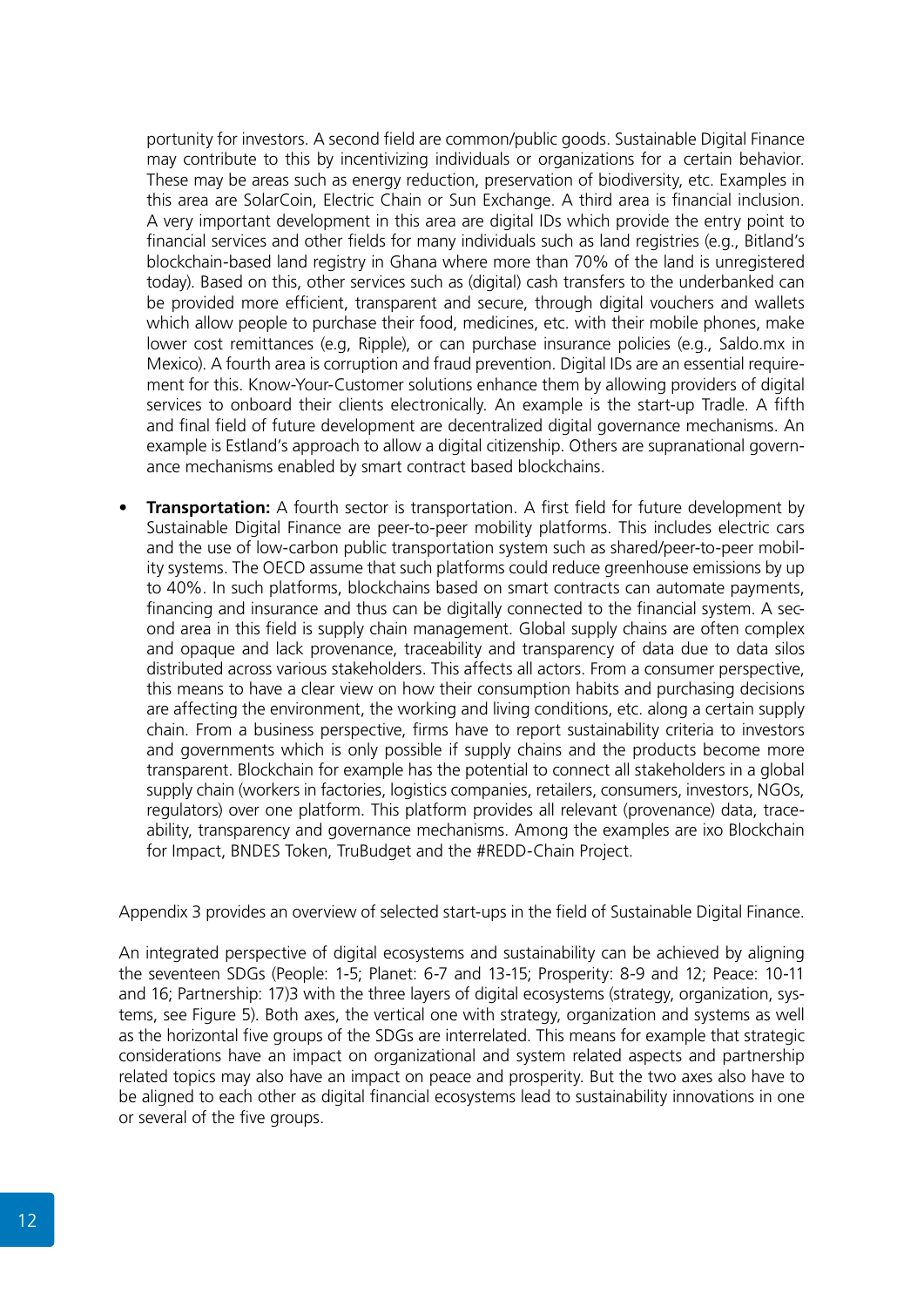

Figure 5. Relevant Fields for Sustainable Digital Financial Ecosystems Innovations

### 3. Fields of Future Research and Innovation

Although sustainability is a grand challenge and requires innovations in various fields, the combination towards sustainable digital finance innovations is still premature. The analysis in this paper reveals four areas of future research which are derived from the analysis in section 2 and aligned with the four areas from the developed framework. These research and innovation fields are (1) benefit related areas as well as the ones that are related to (2) strategy, (3) organization, and (4) systems of future Sustainable Digital Finance ecosystems.

#### **(1) Research and Innovation on Business and Sustainability Benefits in Sustainable Digital Finance**

Although technology and sustainability are the primary drivers of change towards a more sustainable economy, the impact question is still in its infancy. Especially as there is often a conflict between sustainable and economic benefits, both fields have to be combined entailing the coexistence of impact objectives (e.g., increasing the flow of financial resources for sustainable development) and business objectives (e.g., safeguarding a financial return to be able to continue creating impact on a long term). An integrated framework for measuring sustainability and business benefits must therefore be one of the top priorities (Economist, 2020). For example, a recent analysis revealed that sustainability principles are not yet integrated in today's rating agencies' principles (Escrig-Olmedo et al., 2019). This still is a major obstacle to directing investments into sustainable innovations. Another example is the fashion industry, which employs more than 60 million people globally and is worth more than \$2.5 trillion. It is characterized by producing lots of pollutants and selling products in markets full of demand uncertainty. For pollutant control governments have imposed different environment taxes on the fashion industry with a goal of enhancing environmental sustainability. For market uncertainty, traditionally, fashion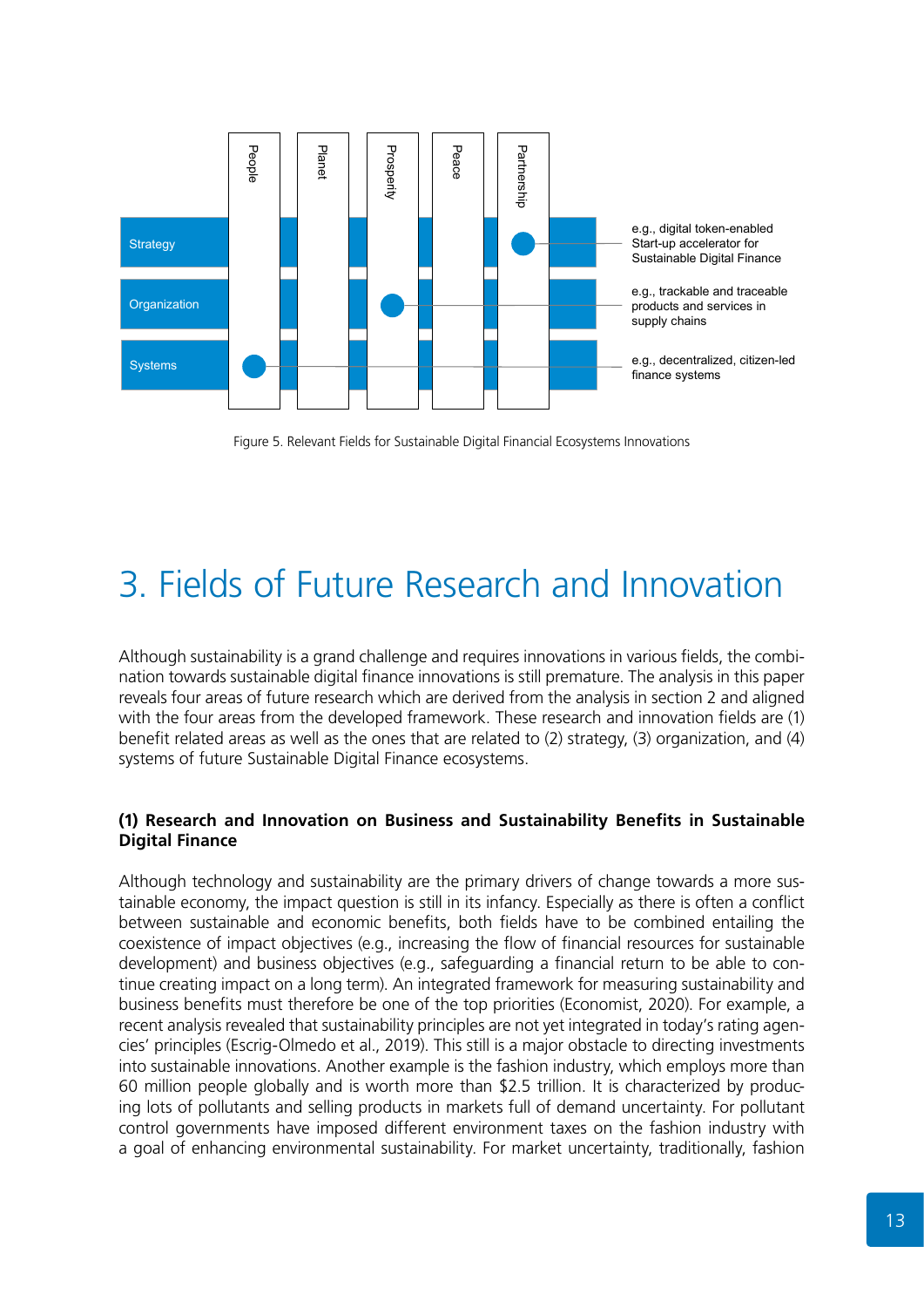companies employ market demand data to improve demand forecasting. In emerging markets such as South Africa, India, and China, however, it is commonly known that data quality is often poor. With a blockchain based solution that can systematically store data and make it visible to all relevant parties information sharing, financial processes, and supply chain transparency, can be improved and lead to combined business and sustainability benefits.

| Research and | (1.1) Novel ways for Measuring Business and Sustainability Benefits: |
|--------------|----------------------------------------------------------------------|
| Innovation   |                                                                      |
| Field 1      | Integrated framework for measuring business and sustainable benefits |

#### **(2) Research and Innovation for Strategies in Sustainable Digital Finance**

As the topic of Sustainable Digital Finance is just emerging, the analysis of the state of the art in section 2 revealed that the approaches today primarily concentrate on the energy (e.g., peerto-peer renewable energy-trading systems), the financial services (e.g., digital currency-enabled smart meters for water and energy supply), the government/NGO (e.g., financial inclusion, corruption prevention, etc.), agriculture (e.g., supply chain finance for farming products), and waste management (e.g., digital currency incentivized waste management) sectors. This is in line with the analysis of the start-ups in this field, where these sectors also dominate. But as lines between industry sectors become blurred and are more and more interlinked by digitalized cross-industry ecosystems (McKinsey & Company, 2019) a clear distinction between individual industries and companies will not be possible in the future. Examples are the Big Tech companies Google, Apple, Facebook, and Amazon (GAFA) as well as their Chinese counterparts Baidu, Alibaba, and Tencent (BAT) which offer services in all kinds of industries ranging from IT, and retail to finance.

The core question for cross-industry ecosystems will be how FinTech, InsurTech, and blockchain related sustainability concepts can be implemented in these novel digital ecosystems. What will future business models look like if sustainability concepts are applied (e.g., business models for the circular economy)? How can supply chains with FinTech, InsurTech, and blockchain concepts be designed to become sustainable? One can also observe that a (radical) business model innovation might become more important than an incremental business (process) innovation. Another relevant question in this context is the integration of governments and regulatory supervision into these ecosystems (e.g., in the context of energy or waste management where governmental authorities are involved). Today's innovations in the sustainability field are often driven by governments/NGOs and start-ups are very often not or only partly involved.

A second field for future research and innovation in the strategic domain are novel products and services. If sustainability concepts based on FinTech, InsurTech, and blockchain are implemented across industries into innovative business models, what is the impact on products and services? Clearly, transparency is one of the core drivers across supply chains (e.g., tracking and tracing, provenance) and across product categories. This can only be achieved if products can be evaluated regarding their social, environmental, and economic input and output resources (e.g., product and service taxonomies). A very important field is digital assets (these can be all kinds of resources) on blockchains which allow firms to implement transparency, provenance, and traceability. Only if products and services are transparently trackable, trust can be built that the products' "ingredients" contain what the providers claim that they contain.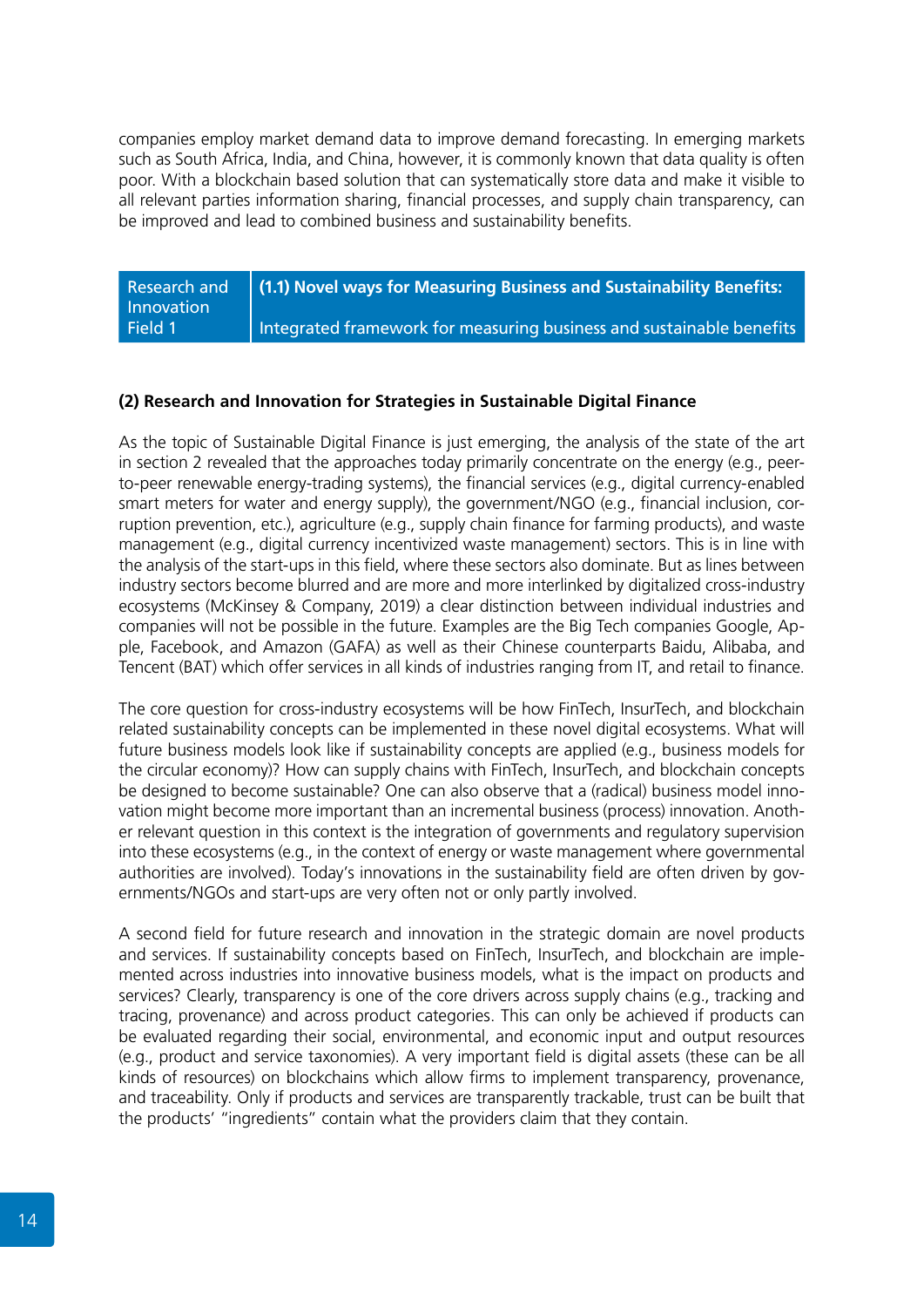| <b>Research and</b><br>Innovation<br>Field 2 | (2.1) Novel Networks:<br>Sustainable cross-industry ecosystems and business models                                        |
|----------------------------------------------|---------------------------------------------------------------------------------------------------------------------------|
|                                              | (2.2) Novel Products and Services:<br>Novel digital products and services for sustainable digital finance eco-<br>systems |

#### **(3) Research and Innovation for organizational Topics in Sustainable Digital Finance**

Strategic and technology driven changes are inducing major changes also on an organizational level. One core area of the transformation is the concept of autonomous distributed organizations for sustainable digital ecosystems. While hierarchies are mostly not applicable in networked organizations, more autonomous forms of organizations are required. An example is adapted regulations for blockchain enabled smart contracts (e.g., accountability of certain eventual failing activities), the emergence of new institutions (e.g., auditors for digital sustainability supply chains or digital notaries for automated contracting) as well as entirely new governance mechanisms which support these new institutions.

An important driver with respect to this is "tokenization" which shows novel ways how sustainable investments (e.g., energy and transportation systems) can be developed by distributed, tokenized funding. This improves more decentralized, citizen-led finance systems and creates new infrastructure where needed. For example, if every person on this planet contributed \$896 annually, the annual required investment of \$6.9 trillion for the development of a climate-neutral infrastructure could be easily raised (UN Environment, 2019). But today, the societal, ecological, physical, and financial infrastructure is in many ways (digitally) decoupled from each other and thus, synergies cannot be leveraged. The examples range from consumers which are able to produce and sell their own energy via standardized digital currencies and blockchains to climate-resilient agricultural supply chains where start-ups such as Bushel24 is enabling payment processes in the supply chain for applications such as grain storage and in Australia CropLogic25 provides farmers with a scientific crop growth forecasting solution for yield optimization.

| Research and | (3.1) Novel Organizational Designs:                                                                                              |
|--------------|----------------------------------------------------------------------------------------------------------------------------------|
| Innovation   | Autonomous distributed organizations and processes for sustainable                                                               |
| Field 3      | digital finance ecosystems                                                                                                       |
|              | (3.2) Novel Governance Mechanisms:<br>Governance, regulation and auditing models for sustainable digital fi-<br>nance ecosystems |

#### **(4) Research and Innovation in Systems related fields of Sustainable Digital Finance**

A fourth field of research and innovation lies in FinTech, InsurTech and blockchain applications and the integration of them along Sustainable Digital Finance ecosystems. As the internet currently develops towards the "Internet of Value", a broad variety of new protocols, applications and integration middleware evolves. Among the most important areas are novel FinTech and InsurTech applications (e.g., Decentralized Finance (DeFi) applications) along all identified areas of sustainability in digital sustainable cross-industry ecosystems as well as standardization, data security, data storage, integration, interoperability and scalability of blockchains.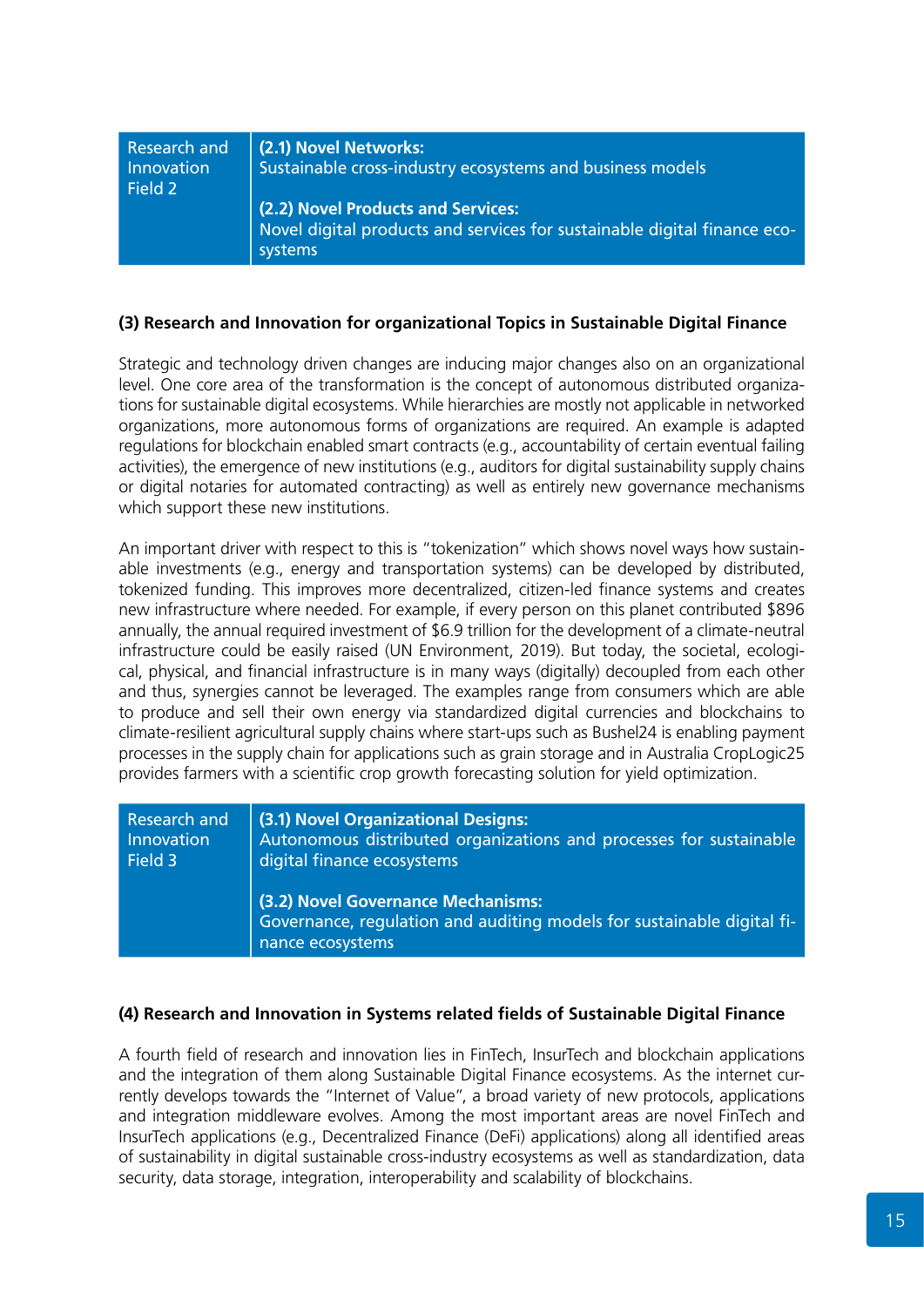An important driver is the connection of already existing and novel data sources such as open data initiatives from governments which allow new insights when connected with company and consumer related data. For example, the G20 Green Finance Study Group (GFSG) identified "Publicly Available Environmental Data" (PAED) and "Environmental Risk Assessments" (ERA) as barriers to innovative solutions. In addition, many approaches are based on historical data instead of real-time data (e.g., the use of machine learning for real-time forecasting of energy demand and supply by the use of weather data or the improved modelling of demand and supply of road traffic and public transportation systems by identifying consumers' mobility patterns, (Rolnick et al., 2019)). An approach which aims at analyzing entirely new data sets focuses on atmosphere data as a global sensor (www.darpa.mil/news-events/2020-02-13), where the ionosphere can be analyzed regarding environmental events like tornadoes and tsunamis and their causes.

| Research and | (4.1) Novel Applications:                                                                                                                                                           |
|--------------|-------------------------------------------------------------------------------------------------------------------------------------------------------------------------------------|
| Innovation   | Novel FinTech, InsurTech and blockchain applications for sustainable                                                                                                                |
| Field 4      | digital finance ecosystems                                                                                                                                                          |
|              | (4.2) Novel Data and Integration:<br>Novel ways of integration, standardization and scalability of FinTech,<br>InsurTech and blockchains for sustainable digital finance ecosystems |

### 4. A New Sustainable Digital Finance Innovation Platform

The very broad analysis of approaches in this paper based on academic literature and approaches from practice and the start-up community revealed valuable insights about the state of the art in the new discipline of "Sustainable Digital Finance". This paper proposes a newly created research and innovation platform which is hosted by Stanford University (representing the "Silicon Valley") and the University of Zurich (representing the "Crypto Valley") and will allow the connection of the various stakeholders along the innovation value chain covering research and development, conversion and diffusion. This platform intends not to stop with research, but to develop start-ups in all relevant fields of Sustainable Digital Finance (see Figure 6):

- **• Research and development:** The linkage of outside-in knowledge with expertise available in organizations provides an intensive powerful tool. The joint development of novel concepts from researchers together with various stakeholders is the key ingredient.
- **• Conversion:** Very often research remains at the stage of (basic) research and is not transformed or "converted" into novel solutions which can be used in the real world. The platform shall therefore also build a bridge to applicable results. A dedicated accelerator program will help to launch innovative start-ups in this phase.
- **• Diffusion:** The diffusion is the last step of distributing knowledge. This phase includes the publication of the concepts, events and networking with other relevant stakeholders.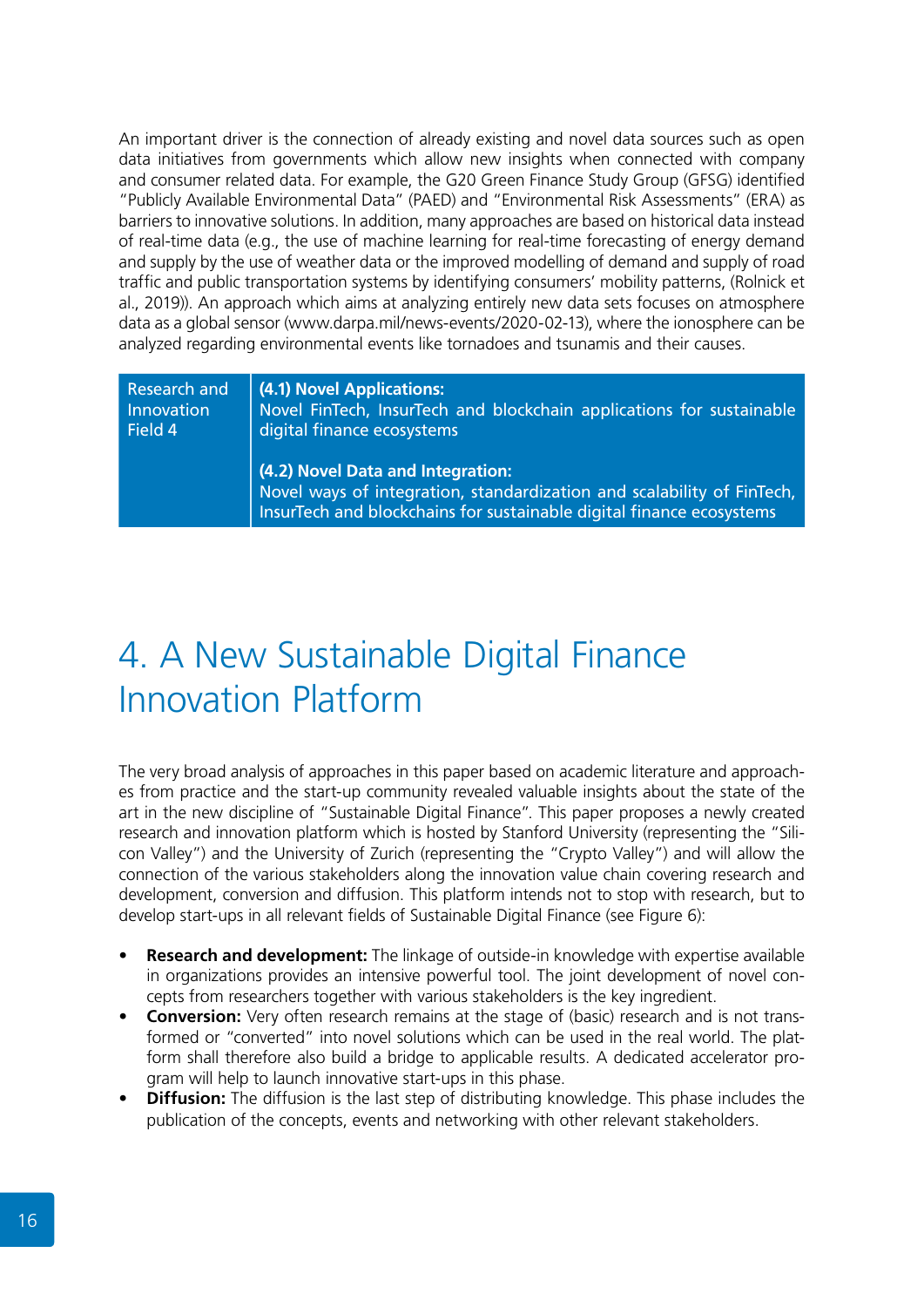

Figure 6. Innovation Value Chain for Sustainable Digital Finance

The launch of the Sustainable Digital Finance Innovation Platform requires it to be beneficial for all stakeholders, yet it asks for substantial investments from all of them. While a prediction of the future has proven difficult, joint efforts have often played out: Sustainability requires innovation to achieve progress and innovation requires collaboration to achieve progress. We believe in both!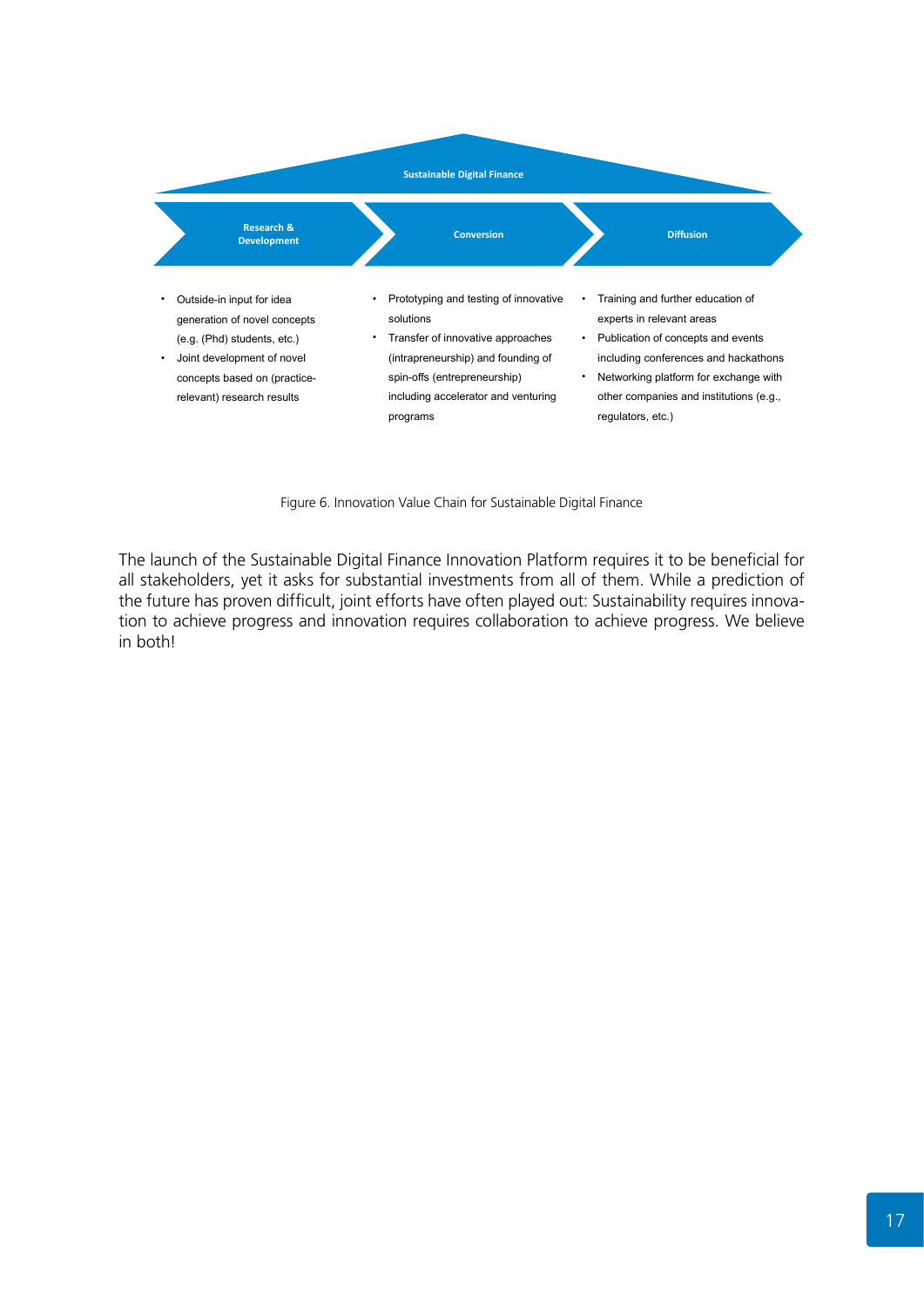### Literature

#### **Theory Based**

Ahl, A., Yarime, M., Goto, M., Chopra, S.S., Kumar, N.M., Tanaka, K. and Sagawa, D. (2020). "Exploring Blockchain for the Energy Transition: Opportunities and Challenges based on a Case Study in Japan." Renewable and Sustainable Energy Reviews (117), Article: 109488.

Anshari, M. Almunawar, M.N. Masri, M. and Hamdan, M. (2019). "Digital Marketplace and Fin-Tech to Support Agriculture Sustainability." Energy Procedia (156), pp. 234-238.

Arena, M., Bengo, I., Calderini, M. and Chiodo, V. (2018). "Unlocking Finance for social Tech Start-ups: Is there a new Opportunity Space?" Technological Forecasting and Social Change (127), pp. 154-165.

Bendell, J. (2017). "Currency Innovation for Sustainable Financing of SMEs: Context, Case Study and Scalability". Journal of Corporate Citizenship (2017: 67), pp. 39-62.

Bocken, N.M.P., Short, S.W., Rana, P. and Evans, S. (2014). "A Literature and Practice review to develop sustainable Business Model Archetypes." Journal of Cleaner Production (65), pp. 42-56.

Bürer, M.J. , de Lapparent, M. , Pallotta, V. , Capezzali, M. and Carpita, M. (2019). "Use cases for Blockchain in the Energy Industry Opportunities of emerging Business Models and related Risks." Computers & Industrial Engineering (137).

Choi, T.-M. and Luo, S. (2019). "Data Quality Challenges for Sustainable Fashion Supply Chain Operations in emerging Markets: Roles of Blockchain, Government Sponsors and Environment Taxes." Transportation Research (131), pp. 139-152.

Cole, R., Stevenson, M. and Aitken, J. (2019). "Blockchain Technology: Implications for Operations and Supply Chain Management." Supply Chain Management (24:4), pp. 469-483.

Elkington, J. (2013). "Enter the triple bottom Line." in: Henriques, A. and Richardson, J. (Eds), The Triple Bottom Line: Does it All Add up?, Routledge, Abingdon, United Kingdom, pp. 23-38.

Escrig-Olmedo, E., Fernández-Izquierdo, M.F., Ferrero-Ferrero, I., Rivera-Lirio, J.M. and Muñoz-Torres, M.J. (2019). "Rating the Raters: Evaluating how ESG Rating Agencies Integrate Sustainability Principles." Sustainability 2019, (11:3), pp. 915-931.

França, A.S.L., Amato Neto, J., Gonçalves, R.F. and Almeida, C.M.V.B. (2020). "Proposing the use of Blockchain to improve the Solid Waste Management in Small Municipalities." Journal of Cleaner Production (244).

Fu, B.B., Shu, Z. and Liu, X. (2018). "Blockchain enhanced Emission Trading Framework in Fashion Apparel Manufacturing Industry." Sustainability (10:4), Article: 1105

Geissdoerfer, M., Savaget, P., Bocken, N.M.P. and Hultink, E.J. (2017). "The Circular Economy: a new sustainability paradigm?" Journal of Cleaner Production (143), pp. 757-768.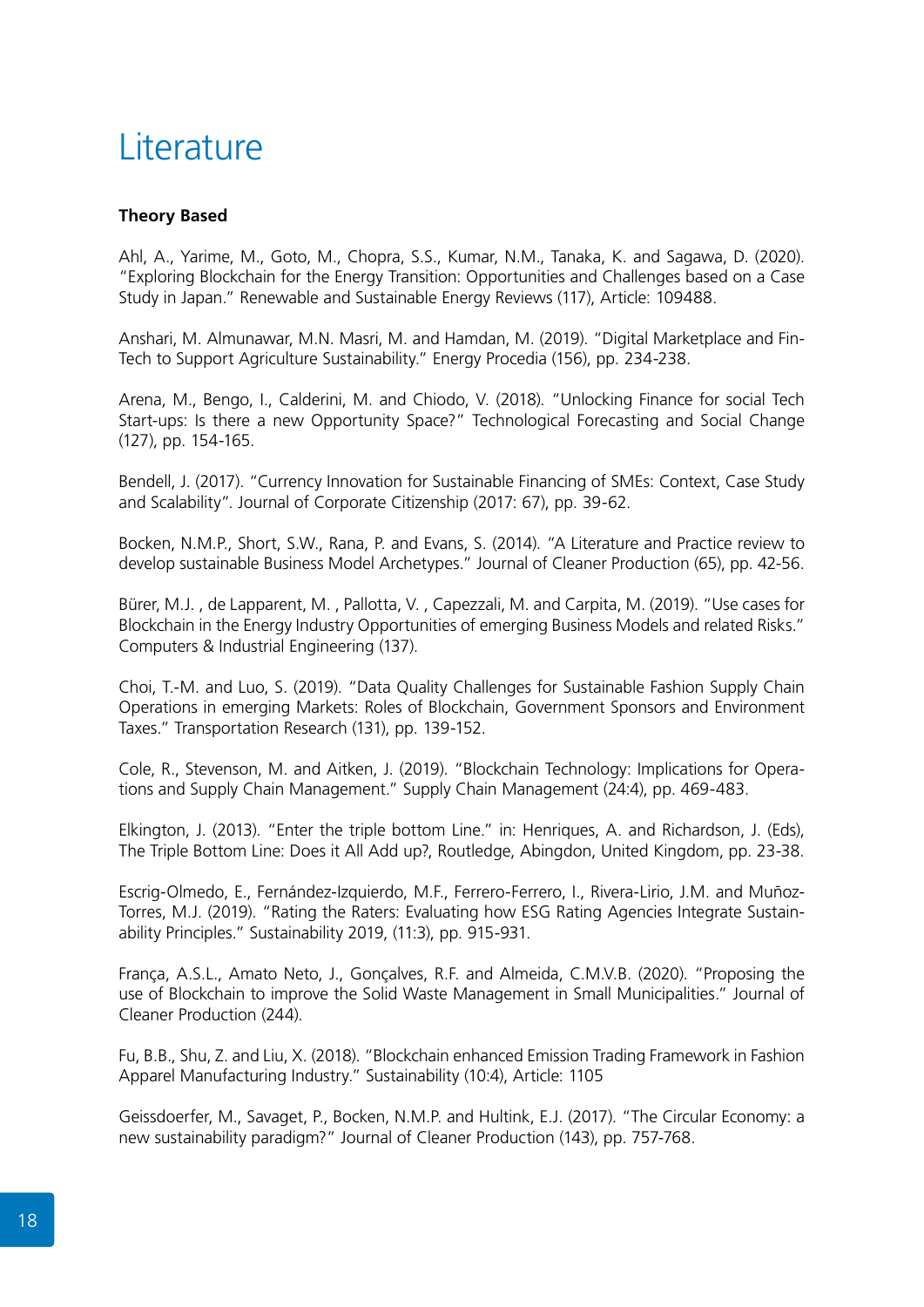George, G., Howard-Grenville, J., Joshi, A. and Tihanyi, L. (2016). "Understanding and tackling societal Grand Challenges through Management Research." Academy of Management Journal (59:6), pp. 1880-1895.

Gomber, P., Kauffman, R.J., Parker, C.and Weber, B.W. (2018). "On the Fintech Revolution: Interpreting the Forces of Innovation, Disruption, and Transformation in Financial Services." Journal of Management Information Systems (35:1), pp. 220-265.

Jacobides, M.G., Cennamo, C., & Gawer, A. (2018). "Towards a Theory of Ecosystems." Strategic Management Journal (39:8), pp. 2255-2276.

Kamath, R. (2018). "Crypto-governance Blockchain Governance for Sustainable Development Goals 16 and 17." Journal of Poverty Alleviation &International Development (9:2), pp. 111-128.

Kamble, S. S., Gunasekaran, A. and Sharma, R. (2020). "Modeling the Blockchain enabled Traceability in agriculture Supply Chain." International Journal of Information Management (52).

Kirpes, B. and Becker, C. (2018). "Processing Electric Vehicle Charging Transactions in a Blockchain-based Information System." Proceedings of the 24th Americas Conference on Information Systems (AMCIS).

Kshetri, N. (2017). "Will blockchain emerge as a Tool to break the poverty Chain in the Global South?" Third World Quarterly (38:8), pp. 1710-1732.

Li, Z. Bahramirad, S., Paaso, A., Yan, M. and Shahidehpour, M. (2019). "Blockchain for decentralized transactive Energy Management System in networked Microgrids." The Electricity Journal (32:4), pp. 58-72.

Mannaro, K., Pinna, A. and Marchesi, M. (2017). "Crypto-trading: Blockchain-oriented Energy Market." 2017 Proceedings of the AEIT International Annual Conference.

McMinsey & Company (2019). "The Ecosystem Playbook: Winning in a World of Ecosystems." McKinsey & Company: New York (NY).

Mihaylov, M., Jurado, S., Avellana, N., Van Moffaert, K., de Abril, I.M. and Nowé, A. (2014). "NRGcoin: Virtual Currency for Trading of Renewable Energy in Smart Grids." Proceedings of the 2014 International Conference on the European Energy Market.

Moore, J. F. (1996). "The Death of Competition: Leadership & Strategy in the Age of Business Ecosystems." Harper Business, New York (NY).

Nagel, E., Kranz, J., Sandner, P. and Hopf, S. (2019). "How Blockchain facilitates Smart City Applications – Development of a Taxonomy." Proceedings of the 27th European Conference on Information Systems (ECIS).

Ning, X., Ramirez, R. and Khuntia, R. (2019). "Technology to Shape Social Policy: Blockchain for Targeted Poverty Alleviation in China." Proceedings of the 25th Americas Conference on Information Systems (AMCIS).

Puschmann, T. (2017) "FinTech." Business Information Engineering (59:1), pp- 69-76.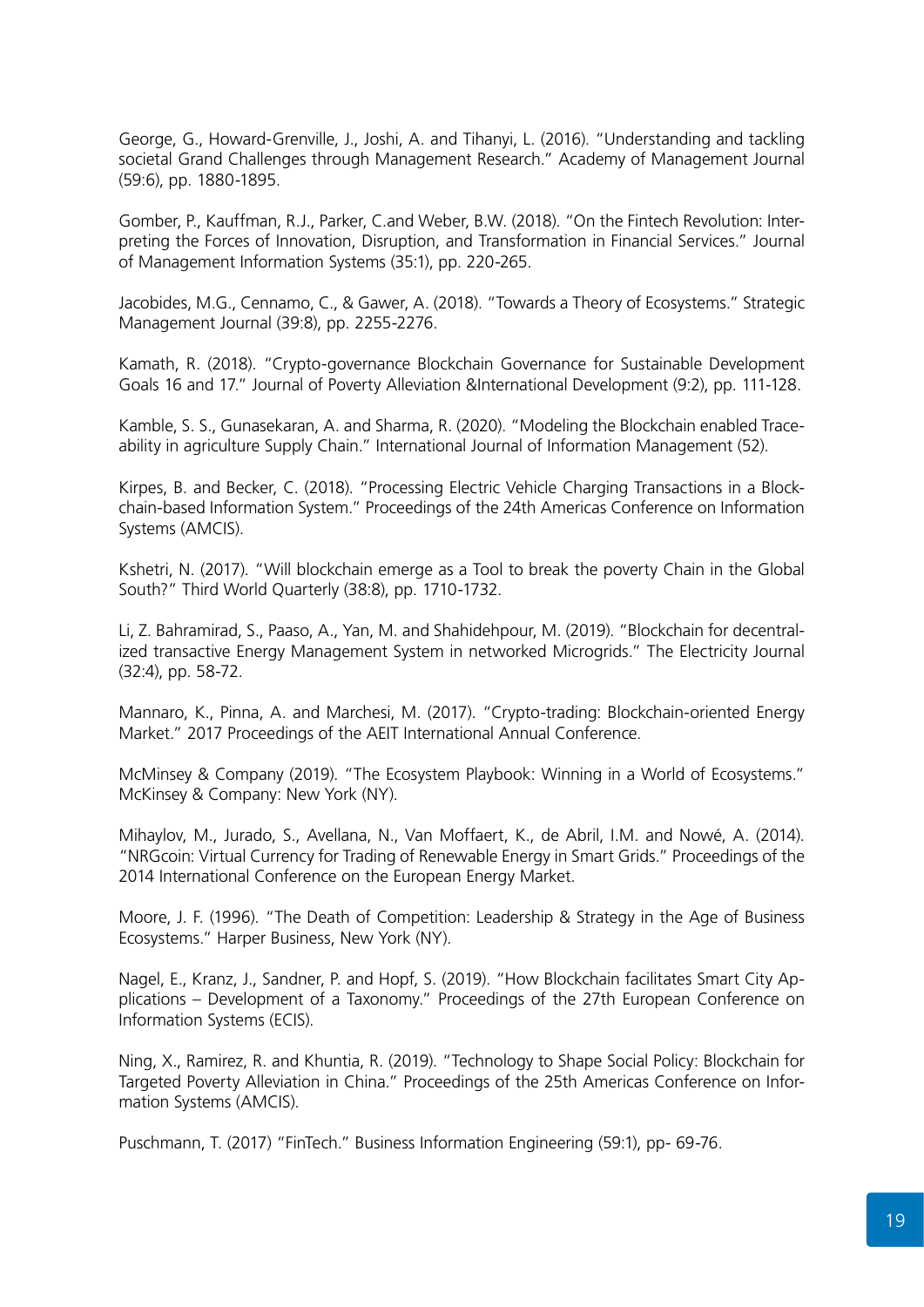Rolnick, D., Donti, P.L., Kaack, L.H., Kochanski, K., Lacoste, A., Sankaran, K., Ross, A.S., Milojevic-Dupont, N., Jacques, N., Waldmann-Brown, A., Luccioni, A., Maharaj, T., Sherwin, E.D., Mukkavilli, S.K., Körding, K.P., Gomes, C., Ng, A.Y., Hassabis, D., Platt, J.C., Creutzig, F., Chayes, J., Bengio, Y. (2019). "Tackling Climate Change with Machine Learning." Research Paper.

Rowe, F. (2014). "What Literature Review is not: Diversity, Boundaries, and Recommendations." European Journal of Information Systems (23:3), pp. 241-255.

Sarkar, A. and Swami, O.S. (2019). "Achieving the Target of Complete Financial Inclusion in India through Financial Technologies." Prajnan (48:3), pp. 215-236.

Schuetz, S. and Venkatesh, V. (2019). "Blockchain, Adoption, and financial Inclusion in India: Research opportunities." International Journal of Information Management (52), Article: 101936.

Strauss, A. and Corbin, J. (1994). "Grounded Theory Methodology: An Overview." In N. Denzin & Y. Lincoln, Handbook of Qualitative Research, 1st ed., pp. 273–284.

Tavares, E.C., Meirelles, F.d.S., Tavares, E.C., Cunha, M.A. and Schunk, L.M. (2019). "Blockchain in the Green Treasure: Different Investment Objectives." Proceedings of the 25th Americas Conference on Information Systems (AMCIS).

Thomson, J. (2017). "Blockchain: An Accelerator for Women and Children's Health?" Global Health Journal (1:1), pp. 3-10.

Venkatesh, V.G., Kang, K., Wang, B., Zhong, R.Y. and Zhang, A. (2020). "System Architecture for Blockchain based Transparency of Supply Chain Social Sustainability." Robotics & Computer-Integrated Manufacturing (63).

Vogel, J., Hagen, S. and Thomas, O. (2019). "Discovering Blockchain for Sustainable Product-Service Systems to enhance the Circular Economy." Proceedings of the 14th International Conference on Wirtschaftsinformatik.

Weiblen, T. and Chesbrough, H. (2015). "Engaging with Startups to enhance Corporate Innovation." California Management Review (57:2), pp. 66-90.

Weill, P. & Woerner, S.L. (2015). "Thriving in an Increasingly Digital Ecosystem." MIT Sloan Management Review 56:4), pp. 27-34.

Wolfswinkel, J.F., Furtmueller, E. and Wilderom, C.P.M. (2013). "Using Grounded Theory as a Method for rigorously reviewing Literature." European Journal of Information Systems (22:1), pp. 45–55.

Wu, J., and Tran, N. K. (2018). "Application of Blockchain Technology in Sustainable Energy Systems: An Overview." Sustainability (10:9), Article: 3067.

Yu, T. and Shen, W. (2019). "Funds sharing Regulation in the Context of the Sharing Economy: Understanding the Logic of China's P2P Lending Regulation". Computer Law & Security Review (35:1).

Yu, C., Jiang, X., Yu, S. and Yang, C. (2020). "Blockchain-based shared Manufacturing in Support of Cyber Physical Systems: Concept, Framework, and Operation." Robotics and Computer-Integrated Manufacturing (64).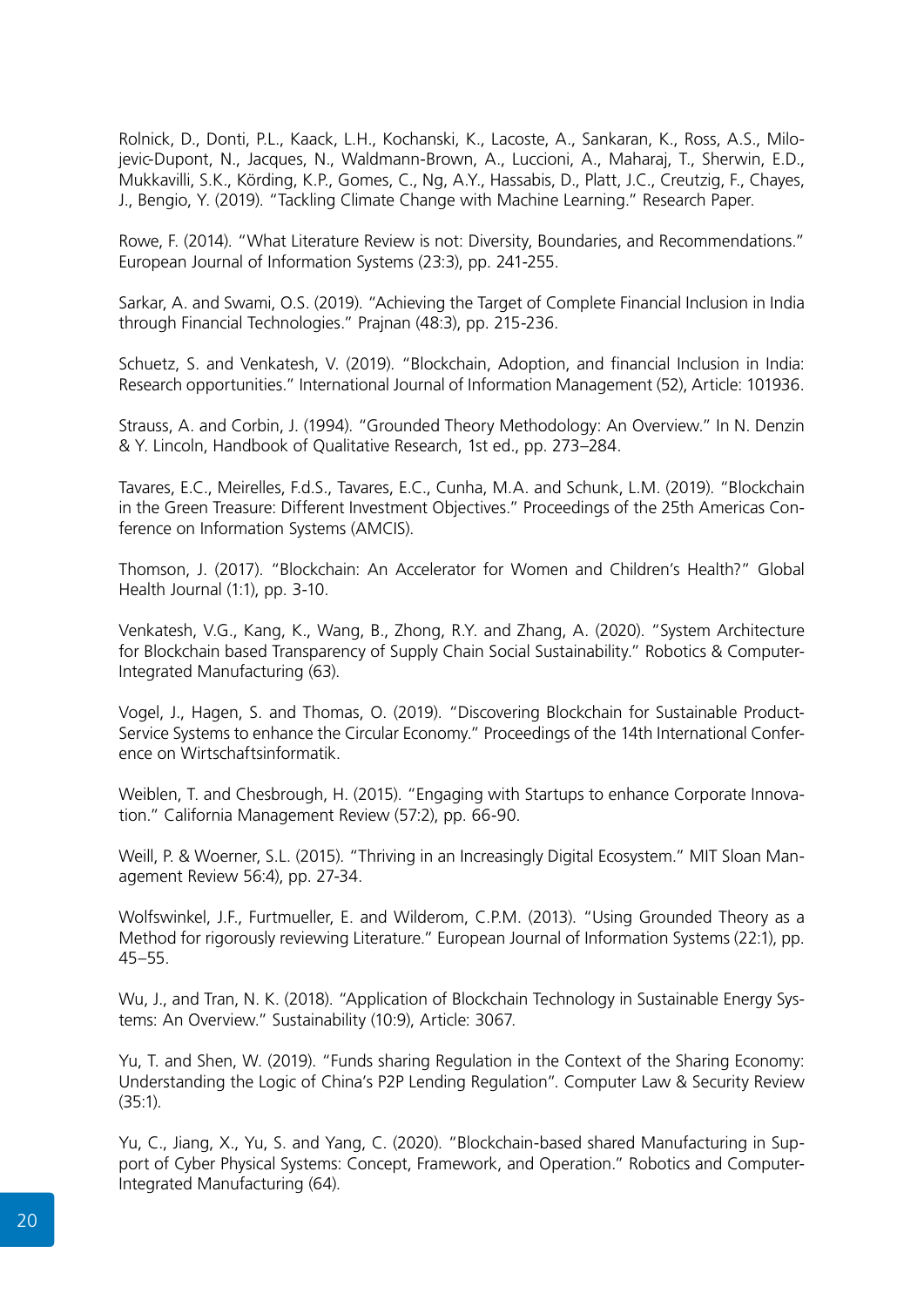Zhang, D. (2019). "Application of Blockchain Technology in Incentivizing Efficient Use of Rural Wastes: A case study on Yitong System." Energy Procedia (158), pp. 6707-6714.

Zhu, S., Song, M., Lim, M.K., Wang, J. and Zha, J. (2020). "The development of Energy Blockchain and its Implications for China's energy Sector." Resources Policy (66), Article: 101595E

#### **Evidence Based**

Economist (2019). "Blown Cover: Why Climate Change could push Insurance Firms to the Brink." The Economist, 21.09.2019, pp. 71-72.

Economist (2020). "Flattening the other Curve: Could Growth in Fossil-Fuel Emissions be added to Covid's Casualty List?" The Economist, 21.05.2020, pp. 14- 16.

Brundtland, G. (1987). "Report of the World Commission on Environment and Development: Our Common Future." United Nations, New York.

Climate-KIC (2019). "Distributed Ledger Technology for Climate Action Assessment." Report, European Institute of Innovation.

Green Digital Finance Alliance (2018). "Green Digital Finance: Mapping Current Practice and Potential in Switzerland and Beyond." Research Report.

Hagan, A.J., Tost, M., Inderwildi, O.R., Hitch, M. and Moser, P. (2019). "The License to Mine: Making Resource Wealth work for those who need it most." Resources Policy, Article: 101418.

IRIFC (2019). "Blockchain, Web3 & the SDGs." Interdisciplinary Research Institute for Cryptoeconomics (IRIFC), Vienna.

Nassiry, D. (2018). "The Role of FinTech in Unlocking Green Finance: Policy Insights for Developing Countries." ADBI Working Paper Series No. 883. Asian Development Bank Institute (ADBI): Tokyo.

OECD (2017). "Investing in Climate, Investing in Growth." Organisation for Economic Co-operation and Development (OECD). OECD Publishing: Paris.

OECD (2019). "Is there a Role for Blocchain in responsible Supply Chains?" OECD: Paris.

SEMARNAT, GIZ, Federal Ministry for the Environment, Nature Conservation and Nuclear Safety of the Federal Republic of Germany (2019). "Blockchain Potentials and Limitations for Selected Climate Policy Instruments." Bonn: Germany.

Task Force on Digital Financing (2019). "Harnessing Digitalization in Financing the Sustainable Development Goals." Research Report. New York: The United Nations Secretary.

UN Environment (2019). "Digital Finance and Citizen Action In Financing the Future of Climatesmart Infrastructure." Report. United Nations Environment Programme.

WEF (2018). "Building Block(chain)s for a Better Planet." Report. World Economic Forum, Geneva: Switzerland.